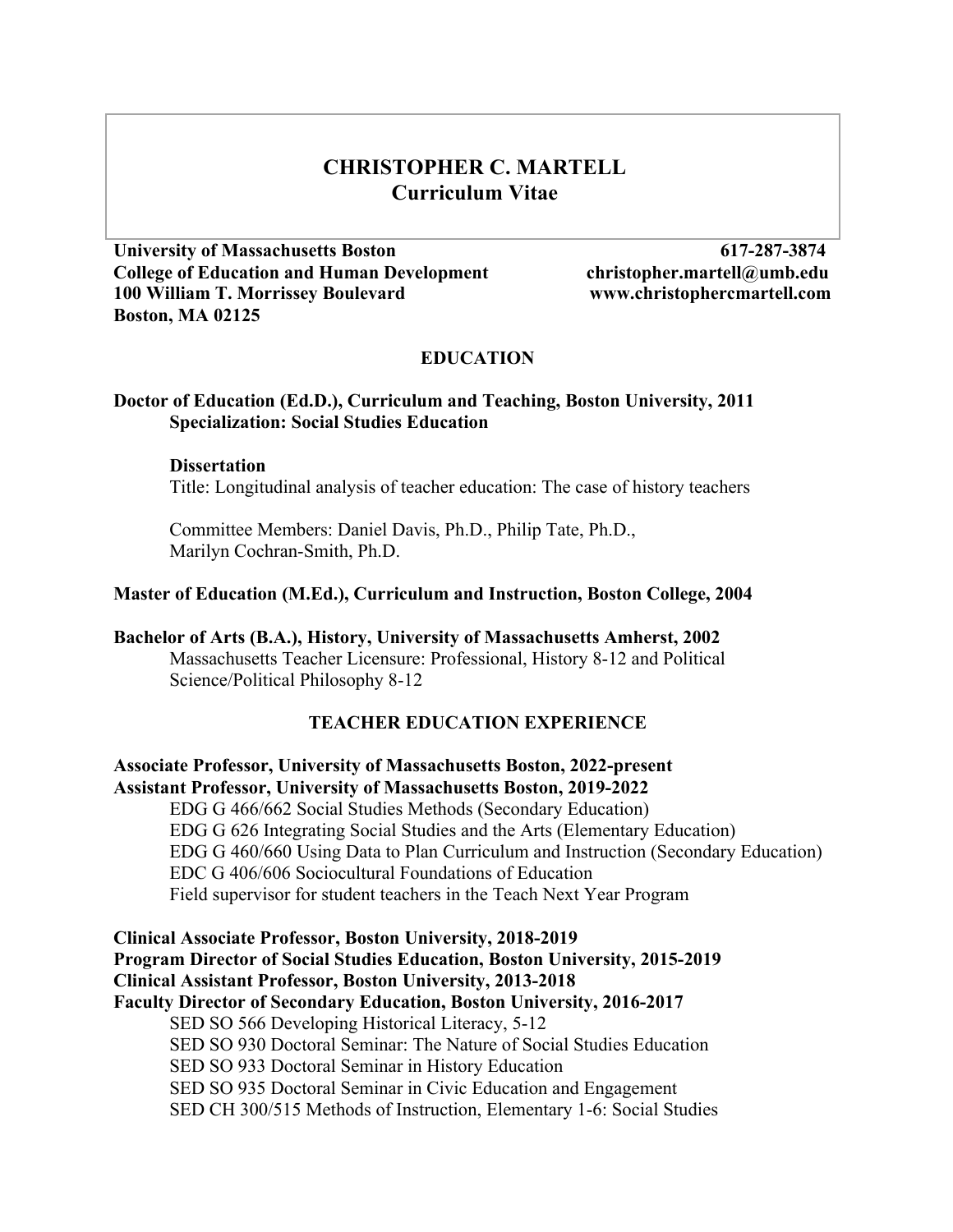SED RS 620 Action Research and Practitioner Inquiry CAS SO 210 Confronting Persistent Social Inequalities in American Schools CAS SO 211 Racial, Cultural, Gender, and Social Identities in Urban Classrooms SED CT 575 General Methods of Instruction, 5-12

## **Visiting Field Supervisor, Boston University, 2014**

For elementary student teachers at Colegio Menor San Francisco de Quito, Ecuador

### **Adjunct Professor, University of Massachusetts Boston, 2012-2013**

EDC G 689 Teacher Research

### **Adjunct Professor, Boston University, 2011-2012**

SED CT 575 General Methods of Instruction, 5-12

#### **Instructor, Boston University, 2009-2010**

SED SO 572 Curriculum and Methods for History and Social Science Education, 5-12 SED CT 575 General Methods of Instruction, 5-12

### **Field Supervisor, Boston University, 2009**

Supervisor for secondary social studies student teachers at Chelsea High School

### **Teaching Fellow (Teaching Assistant), Boston University, 2008-2009**

SED CT 575 General Methods of Instruction, 5-12

#### **Teaching Fellow (Teaching Assistant), Boston University, 2008**

SED SO 572 Curriculum and Methods for History and Social Science Education, 5-12

## **Cooperating Teacher and Mentor Teacher**

For pre-practicum and practicum student teachers Boston University, Boston College, University of Massachusetts Boston, Wellesley College, and Framingham State University, and first-year teachers at Framingham High School

### **TEACHING EXPERIENCE**

**Social Studies Teacher, Framingham High School, Framingham, MA, 2005-2013** U.S. History I, U.S. History II, U.S. Government and Politics, Modern World History, Genocide Literature

**Social Studies Teacher, Boston College High School, Boston, MA, 2002-2005** U.S. History, U.S. Government and Politics, Modern World History

### **Student Teacher/Substitute, William J. Dean Technical High School, Holyoke, MA, 2002**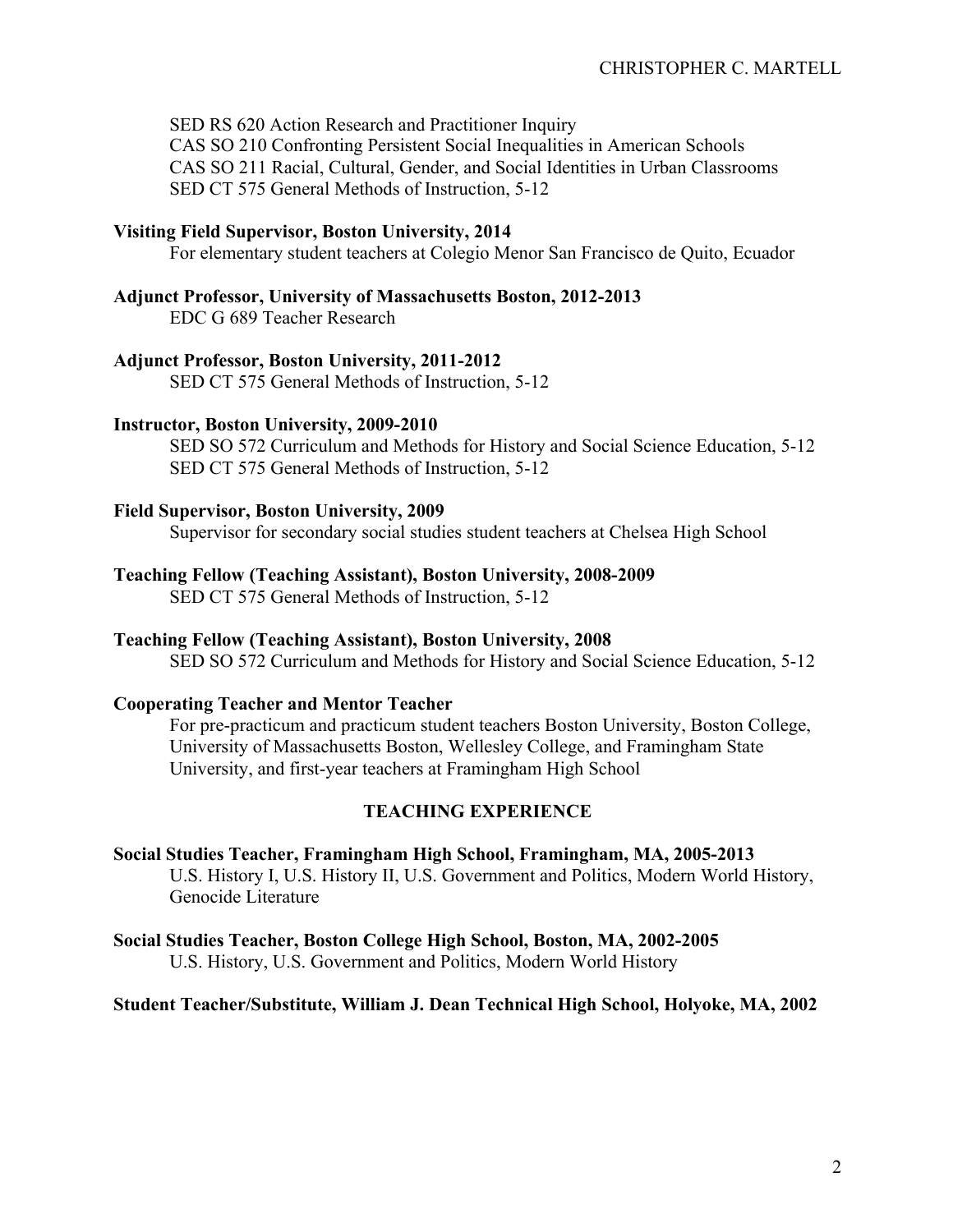## **PUBLICATIONS AND PRESENTATIONS**

### **Books**

- Martell, C. C. & Stevens, K. M. (2021). *Teaching history for justice: Centering activism in students' study of the past*. Teachers College Press.
- Martell, C. C. (Ed.). (2018). *Social studies teacher education: Critical issues and current perspectives*. Information Age Publishing.

### **Research Journal Articles (Refereed)**

- Shreiner, T. L. & Martell, C. C. (in press). Making race and racism invisible: A critical race analysis of data visualizations in online curricular materials for teaching history. *Race, Ethnicity and Education*.
- Martell, C. C. (in press). A longitudinal study of beginning elementary teachers' beliefs and inquiry-based practices in the history classroom. *Teacher Development.*
- Martell, C. C. (in press). White elementary teachers and learning to teach race in the social studies classroom: A 6-year longitudinal study. *Whiteness and Education*. https://doi.org/10.1080/23793406.2022.2066568
- Martell, C. C., Martinelle, R., & Chalmers-Curren, J. P. (in press). "We need to teach school differently": Learning to teach social studies for justice. *The Journal of Social Studies Research.* https://doi.org/10.1016/j.jssr.2021.10.002
- Martell, C. C., Carney, M. M., Marin, K. A., & Hashimoto-Martell, E. A. (2021). Whose research counts? Teacher research and the practitioner-academic divide. *The Teacher Educator*, *56*(4), 399-426*.* https://doi.org/10.1080/08878730.2021.1927274
- Stevens, K. M. & Martell, C. C. (2021). Five years later: How the 2016 U.S. presidential election and the #MeToo Movement impacted feminist social studies teachers. *Theory & Research in Social Education, 49*(2), 201-226*.* https://doi.org/10.1080/00933104.2021.1875092
- Martell, C. C. (2020). Barriers to inquiry-based instruction: A longitudinal study of history teachers. *Journal of Teacher Education*, *71*(3), 279-291. https://doi.org/10.1177/0022487119841880
- Martell, C. C. & Stevens, K. M. (2019). Culturally sustaining social studies teachers: Understanding models of practice. *Teaching and Teacher Education*, *86*, 1-11. https://doi.org/10.1016/j.tate.2019.102897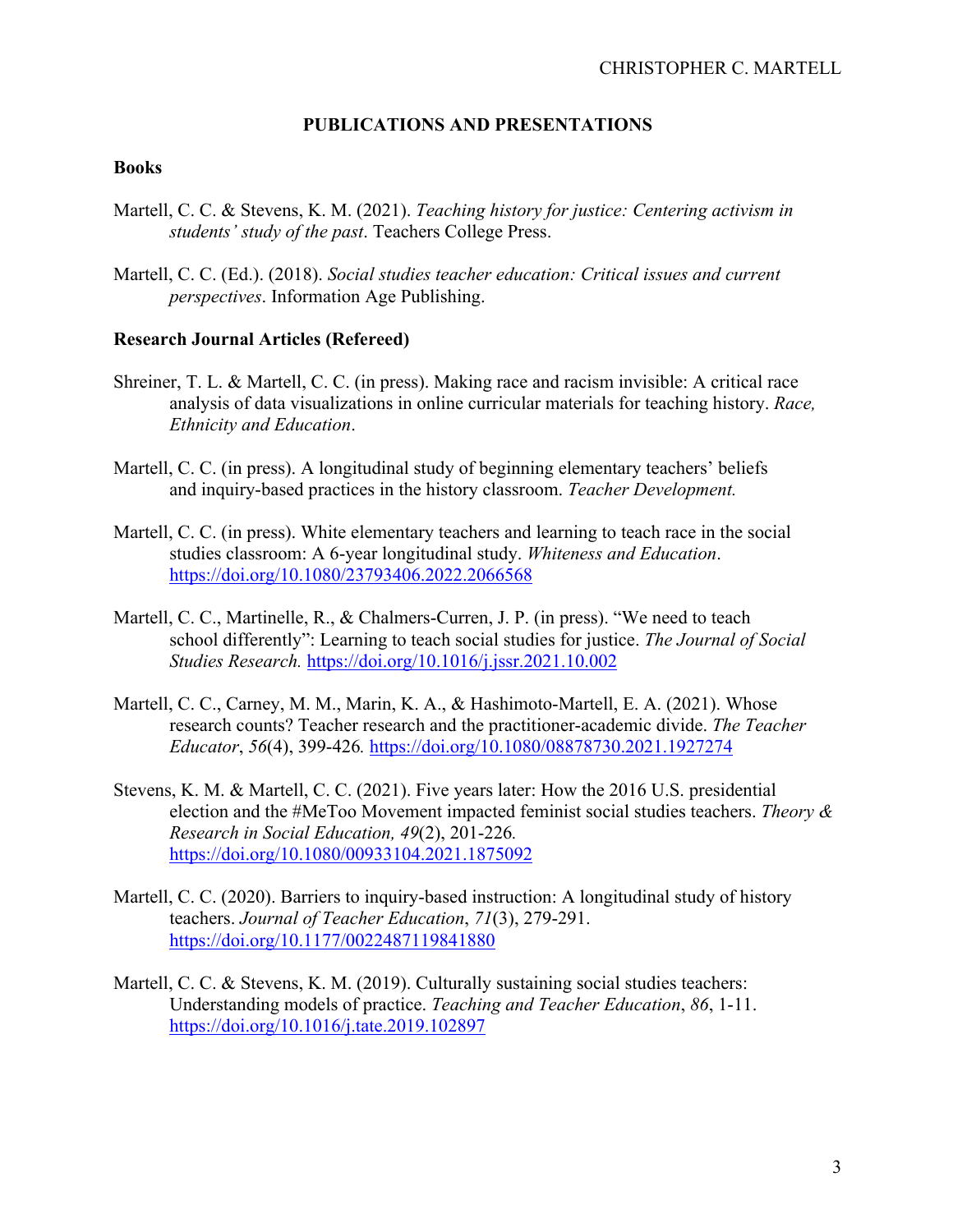- Stevens, K. M. & Martell, C. C. (2019). Feminist social studies teachers: The role of teachers' backgrounds and beliefs in shaping gender-equitable practices. *The Journal of Social Studies Research*, *43*(1), 1-16. https://doi.org/10.1016/j.jssr.2018.02.002
- Martell, C. C. (2018). Teaching about race in U.S. history: Examining culturally relevant pedagogy in a multicultural urban high school. *Journal of Education*, *198*(1), 63-77. https://doi.org/10.1177/0022057418800938
- Martell, C. C. & Stevens, K. M. (2018). Perceptions of teaching race and gender: Results of a survey of Massachusetts social studies teachers. *The High School Journal, 101*(4), 274-299. http://doi.org/10.1353/hsj.2018.0015
- Martell, C. C. & Stevens, K. M. (2017). Becoming a race-conscious social studies teacher: The influence of personal and professional experiences. *The Social Studies, 108*(6), 249-260*.* https://doi.org/10.1080/00377996.2017.1391164
- Martell, C. C. & Stevens, K. M. (2017). Equity- and tolerance-oriented teachers: Approaches to teaching race in the social studies classroom. *Theory & Research in Social Education*, *45*(4), 489-516. https://doi.org/10.1080/00933104.2017.1320602
- Martell, C. C. (2017). Approaches to teaching race in elementary social studies: A case study of preservice teachers. *The Journal of Social Studies Research*, *41*(1), 75-87. https://doi.org/10.1016/j.jssr.2016.05.001
- Martell, C. C. & Sequenzia, M. R. (2016). Working the dialectic: Teaching and learning teacher research in social studies. *The Educational Forum, 80*(4), 407-416. https://doi.org/10.1080/00131725.2016.1206156
- Martell, C. C. (2016). Divergent views of race: Examining whiteness in the U.S. history classroom. *Social Studies Research and Practice*, *11*(1), 93-111*.*
- Stevens, K. M. & Martell, C. C. (2016). An avenue for challenging sexism: Examining the high school sociology classroom. *Journal of Social Science Education, 15*(1), 63-73. https://doi.org/10.4119/jsse-774
- Martell, C. C. (2016). Teaching emerging teacher-researchers: Examining a district-based professional development course. *Teaching Education, 27*(1), 88-102*.* https://doi.org/10.1080/10476210.2015.1042855
- Martell, C. C. (2014). Building a constructivist practice: A longitudinal study of beginning history teachers. *The Teacher Educator*, *49*(2), 97-115. https://doi.org/10.1080/08878730.2014.888252
- Martell, C. C. (2013). Race and histories: Examining culturally relevant teaching in the U.S. history classroom. *Theory & Research in Social Education*, *41*(1), 65-88. https://doi.org/10.1080/00933104.2013.755745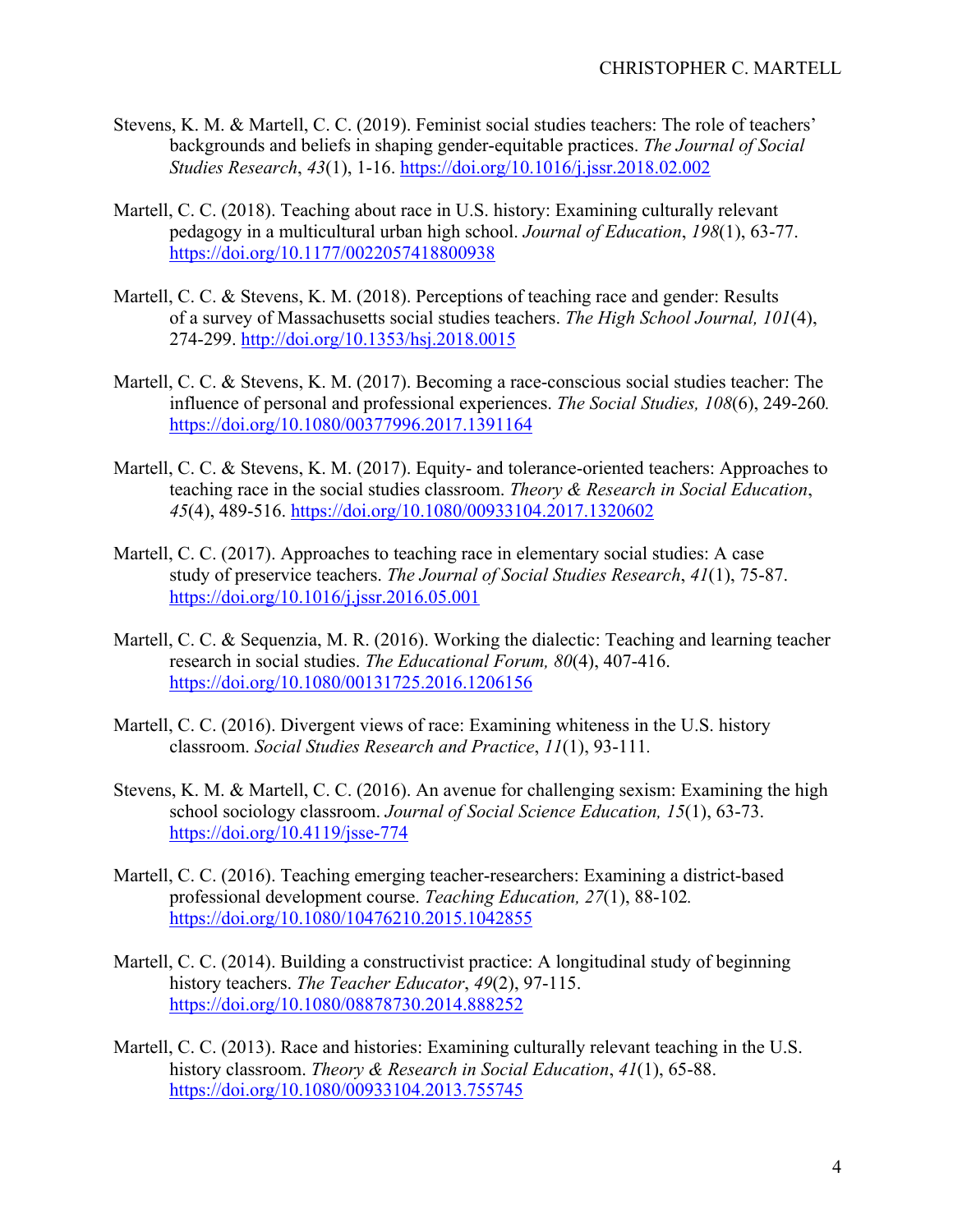Martell, C. C. (2013). Learning to teach history as interpretation: A longitudinal study of beginning teachers. *The Journal of Social Studies Research*, *37*(1), 17-31. https://doi.org/10.1016/j.jssr.2012.12.001

## **Practitioner Journal Articles (Refereed)**

- Martell, C. C. & Stevens, K. M. (in press). Thinking like an activist in the history classroom. *Social Education*.
- Erickson, S., Dunne, K. A., & Martell, C. C. (in press). Supporting quality social studies instruction: The social studies practices continuum. *Social Studies Research and Practice.* https://doi.org/10.1108/SSRP-06-2021-0015
- Kissling, M. T. & Martell, C. C. (2014). Analyzing the messages of the State of the Union Address. *Social Education*, *78*(6), 269-272.
- Dunne, K. A. & Martell, C. C. (2013). Teaching America's past to our newest Americans: Immigrant students and United States history. *Social Education, 77*(4), 192-195.

## **Book Chapters**

- Martell, C. C. & Stevens, K. M. (in press). Learning to teach history for justice: Racial literacies and teacher education. In L. J. King (Ed.), *The problem of the colorline: Social studies education and racial literacy.* Teachers College Press.
- Collins, T., & Martell, C. C. (2022). From praying towns to the National Day of Mourning: Centering Indigenous peoples' survivance and resistance within American history. In L. McArthur Harris, M. Sheppard, & S. A. Levy (Eds.), *Teaching difficult histories in difficult times: Stories of practice* (pp. 105-116). Teachers College Press.
- Martell, C. C., Bryson, J. R., & Chapman-Hale, W. C. (2017). Teaching racial inequity through the California Gold Rush. In P. Chandler & T. S. Hawley (Eds.), *Race lessons: Using inquiry to teach about race in social studies* (pp. 61-74). Information Age Publishing.
- Martell, C. C. (2015). Learning to teach culturally relevant social studies: A white teacher's retrospective self-study. In P. Chandler (Ed.), *Doing race in social studies: Critical perspectives* (pp. 41-60). Information Age Publishing.
- Martell, C. C., & Hashimoto-Martell, E. A. (2012). Throwing out the textbook: A teacher research study of changing texts in the history classroom. In H. Hickman & B. J. Porfilio (Eds.), *The new politics of the textbook: Critical analysis in the core content areas* (pp. 305-320). Sense Publishers.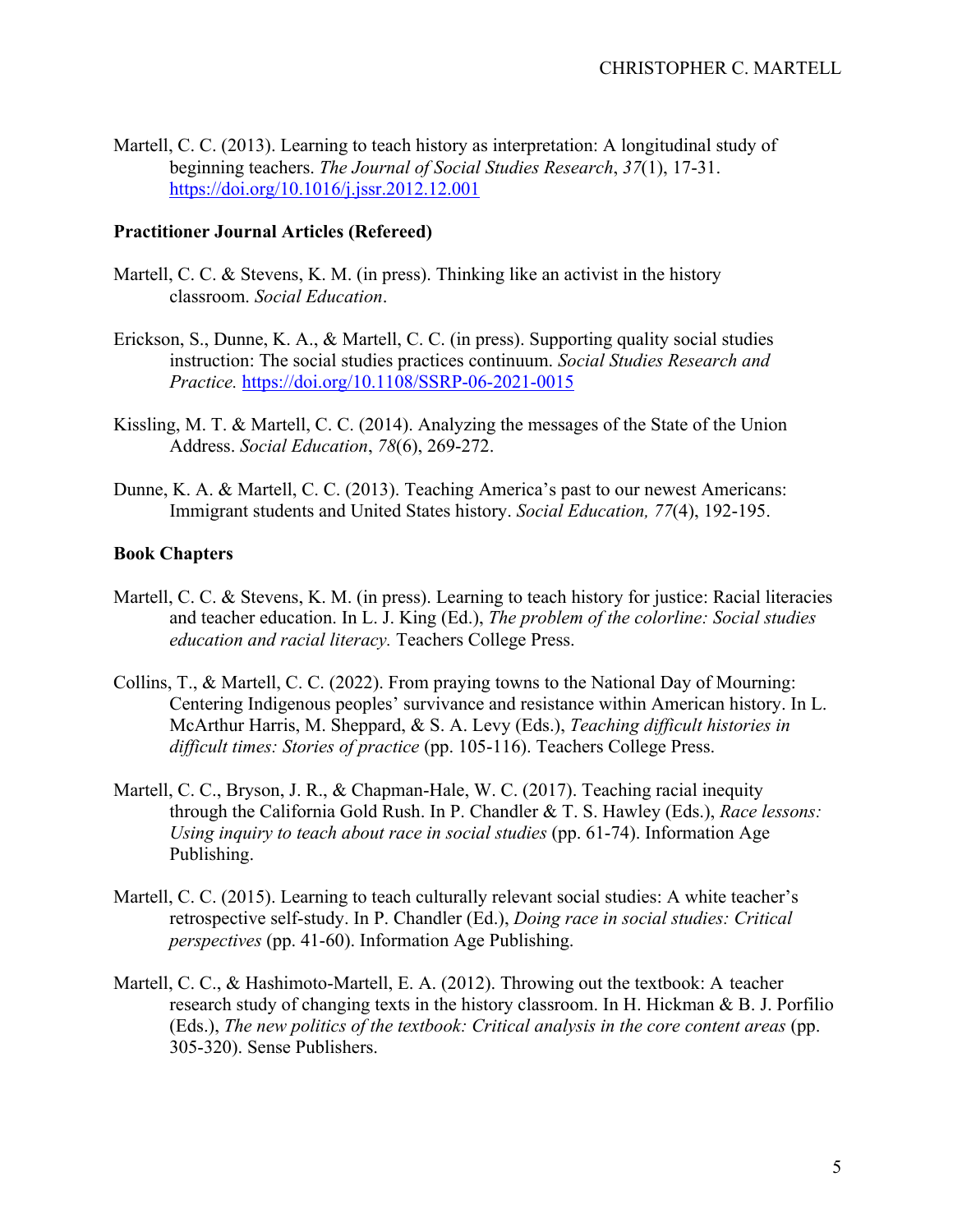## **Conference Papers and Presentations**

- Martell, C. C., Martinelle, R., & Chalmers-Curren, J. P. (2022). *Barriers and pathways to becoming a justice-oriented social studies teacher*. Paper presented at the Annual Meeting of the American Educational Research Association, San Diego, CA.
- Shreiner, T. L. & Martell, C. C. (2022). *A critical race analysis of data visualizations in online social studies curricular materials*. Paper presented at the Annual Meeting of the American Educational Research Association, San Diego, CA.
- Martinelle, R., Martell, C. C., & Chalmers-Curren, J. P. (2021). A longitudinal study of beginning teachers' beliefs and practices related to multicultural democratic citizenship. Paper presented at the Annual Meeting of the College and University Faculty Assembly of the National Council for the Social Studies, Minneapolis, MN.
- Martell, C. C., Chalmers-Curren, J. P., & Martinelle, R. (2021). *A longitudinal study of beginning social studies teachers and critical historical inquiry*. Paper presented at the Annual Meeting of the American Educational Research Association, Orlando, FL.
- Martell, C. C., Martinelle, R., & Chalmers-Curren, J. P. (2020). *Teaching social studies for justice: A study of the beliefs and practices of preservice teachers*. Paper presented at the Annual Meeting of the College and University Faculty Assembly of the National Council for the Social Studies, Washington, DC.
- Martinelle, R., Martell, C. C., & Chalmers-Curren, J. P. (2020). *Learning to teach for transformative citizenship: The beliefs and practices of preservice social studies teachers*. Paper presented at the Annual Meeting of the American Educational Research Association, San Francisco, CA.
- Stevens, K. M. & Martell, C. C. (2020). *Feminist teachers' evolution towards gender equity in uncertain times*. Paper presented at the Annual Meeting of the American Educational Research Association, San Francisco, CA.
- Martell, C. C. (2020). *How do teachers un-learn what they know?* Paper presented at the Annual Meeting of the American Educational Research Association, San Francisco, CA.
- Erickson, S., Dunne, K. A., & Martell, C. C. (2019). *Social studies practices continuum: A tool for improving inquiry-based instruction*. Presentation at the Annual Conference of the National Council for the Social Studies, Austin, TX.
- Martell, C. C., Martinelle, R., & Chalmers, J. P. (2019). Understanding the development of social justice-oriented social studies teachers: A longitudinal study. Paper presented at the Annual Meeting of the College and University Faculty Assembly of the National Council for the Social Studies, Austin, TX.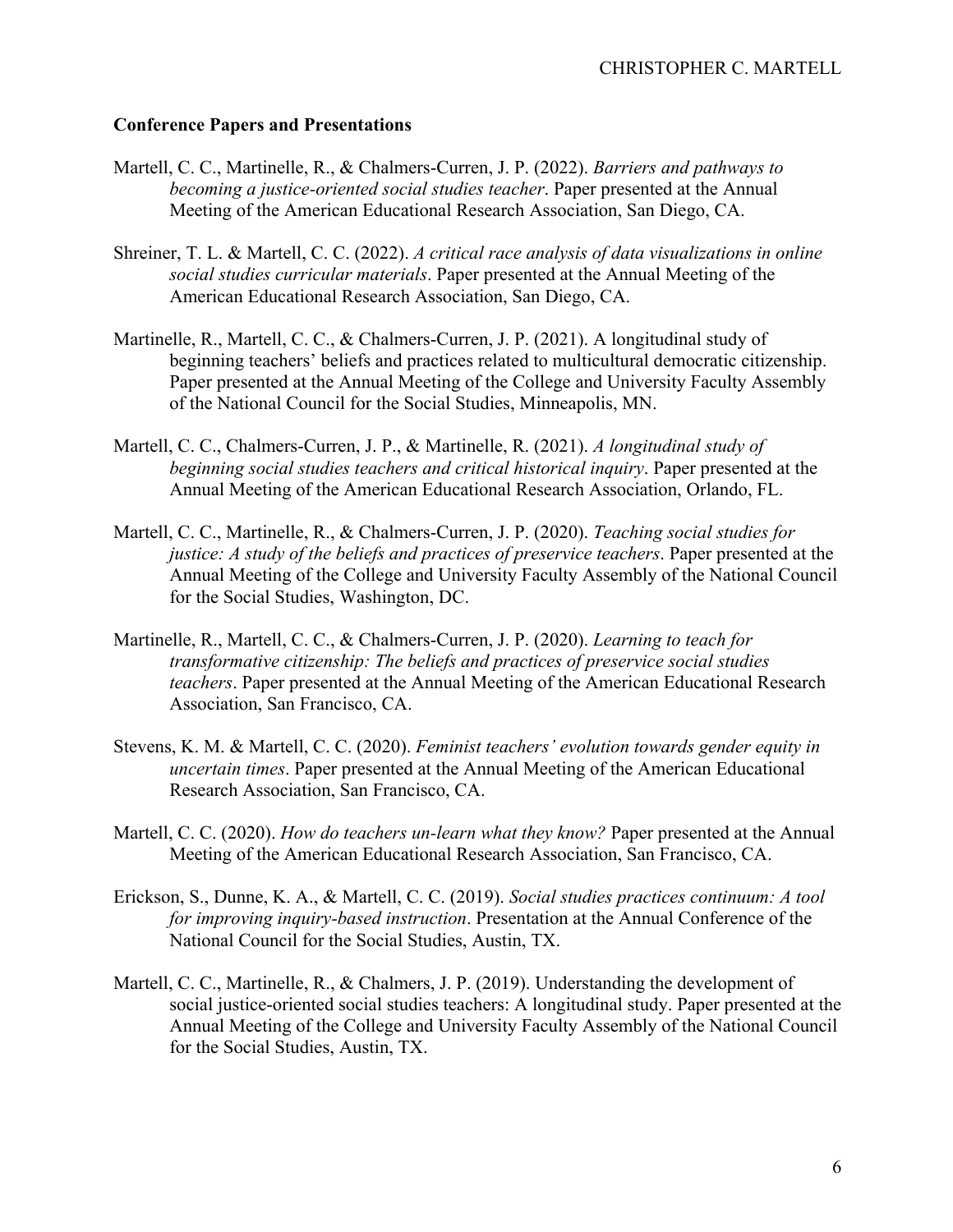- Martinelle, R., Martell, C. C., & Chalmers, J. P. (2019). *Teaching for democracy in multicultural settings: A study of beginning teachers and citizenship education*. Paper presented at the Annual Meeting of the American Educational Research Association, Toronto, ON.
- Martell, C. C., Carney, M. M., Marin, K. A., & Hashimoto-Martell, E. A. (2019). *The practitioner-academic research divide endures: A review of teacher research in the content areas*. Paper presented at the Annual Meeting of the American Educational Research Association, Toronto, ON.
- Martell, C. C. (2018). *Learning to teach (or not teach) race: A longitudinal study of beginning elementary teachers*. Paper presented at the Annual Meeting of the College and University Faculty Assembly of the National Council for the Social Studies, Chicago, IL.
- Manfra, M. M., Martell, C. C., Dinkleman, T., Hostetler, A., Mayo, J.B., Sequenzia, M. … Hawley, T. (2018). *The emancipatory potential of practitioner research in the social studies*. Presentation at the Annual Meeting of the College and University Faculty Assembly of the National Council for the Social Studies, Chicago, IL.
- Martell, C. C. (2018). *Learning to teach (or not teach) race: A longitudinal study of beginning elementary teachers*. Paper presented at the Annual Meeting of the College and University Faculty Assembly of the National Council for the Social Studies, Chicago, IL.
- Martell, C. C. (2017). *Teaching race in U.S. history: Missing civil rights voices*. Presentation at the Annual Conference of the National Council for the Social Studies, San Francisco, CA.
- Martell, C. C., Alviar-Martin, T., Au, W., Baildon, M., Díaz Beltrán, A. C., Ducan, K. E., … Cuenca, A. (2017). *Current perspectives in social studies teacher education*. Presentation at the Annual Meeting of the College and University Faculty Assembly of the National Council for the Social Studies, San Francisco, CA.
- Manfra, M. M., Martell, C. C., Dinkleman, T., Crowe, A., Cuenca, A., Hostetler, A. L., … Schmidt, S. (2017). *Practitioner research: Democratizing social studies research in troubling times*. Presentation at the Annual Meeting of the College and University Faculty Assembly of the National Council for the Social Studies, San Francisco, CA.
- Martell, C. C. & Sequenzia, M. R. (2017). *Working the dialectics in teacher research and social studies education.* Paper presented at the Annual Meeting of the American Educational Research Association, San Antonio, TX.
- Amtzis, A., Martell, C. C., Lawton-Sticklor, N., Bodamer, S., & Sequenzia, M. R. (2017). The Mobius strip: Exploring the recursive loop of teaching, doing and learning from teacher research. Paper presented at the Annual Conference of the New England Educational Research Organization, Portsmouth, NH.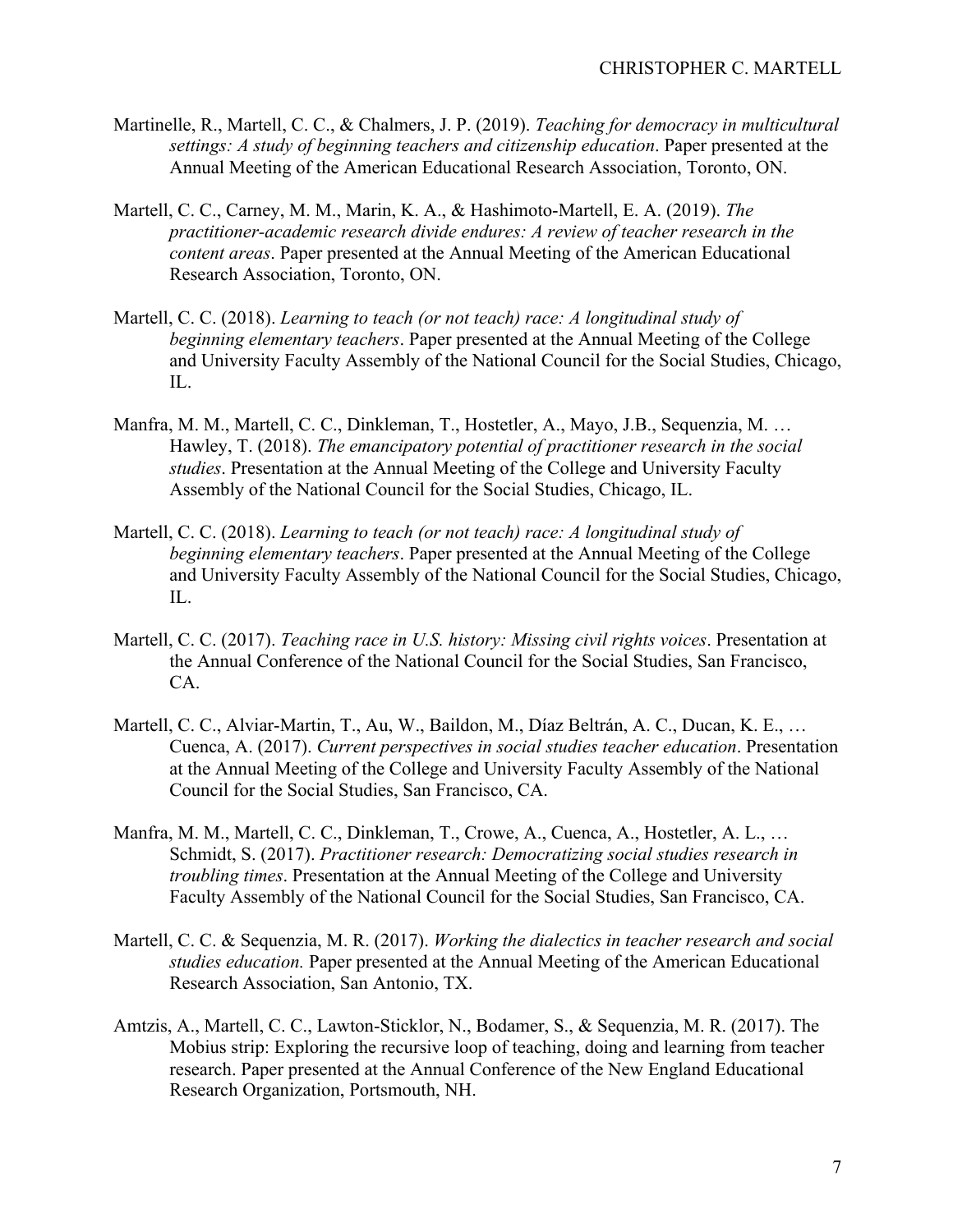- Bryson, J. R., Bien, A. C., Martell, C. C., & Gibbons, E. (2017). *Immersive field-based methods courses for preservice teachers*. Presentation at the Massachusetts Department of Elementary and Secondary Education Annual Instructional Support Convening, Marlborough, MA.
- Martell, C. C. & Stevens, K. M. (2016). *Models of culturally relevant teaching in social studies*. Paper presented at the Annual Meeting of the College and University Faculty Assembly of the National Council for the Social Studies, Washington, DC.
- Chandler, P. T., Hawley, T., Bolgatz, J., Broome, J., Busey, C., Crowley, R., … Martell, C. C. (2016). *Book talk: Using inquiry to teach about race in social studies*. Presentation at the Annual Conference of the National Council for the Social Studies, Washington, DC.
- Martell, C. C. & Stevens, K. M. (2016). *The beliefs and practices of race-conscious social studies teachers.* Paper presented at the Annual Meeting of the American Educational Research Association, Washington, DC.
- Martell, C. C. & Stevens, K. M. (2016). *A survey of teachers' perceptions of race and gender in social studies.* Paper presented at the Annual Meeting of the American Educational Research Association, Washington, DC.
- Stevens, K. M. & Martell, C. C. (2016). *Gender equity in social studies: An analysis of teachers' beliefs and practices.* Paper presented at the Annual Meeting of the American Educational Research Association, Washington, DC.
- Martell, C. C. & Stevens, K. M. (2015). *The personal and professional experiences of raceconscious teachers*. Paper presented at the Annual Meeting of the College and University Faculty Assembly of the National Council for the Social Studies, New Orleans, LA.
- Martell, C. C. (2015). *Uncovering the omitted past: Teaching race-related events in U.S. history*. Presentation at the Annual Conference of the National Council for the Social Studies, New Orleans, LA.
- Martell, C. C. (2015). *Developing inquiry-based teaching practices: A 6-year longitudinal study of history teachers*. Paper presented at the Annual Meeting of the American Educational Research Association, Chicago, IL.
- Martell, C. C. (2015). *Learning to teach about race in elementary social studies*. Paper presented at the Annual Meeting of the American Educational Research Association, Chicago, IL.
- Martell, C. C. (2014). *Examining social studies teachers' beliefs about teaching race*. Paper presented at the Annual Meeting of the College and University Faculty Assembly of the National Council for the Social Studies, Boston, MA.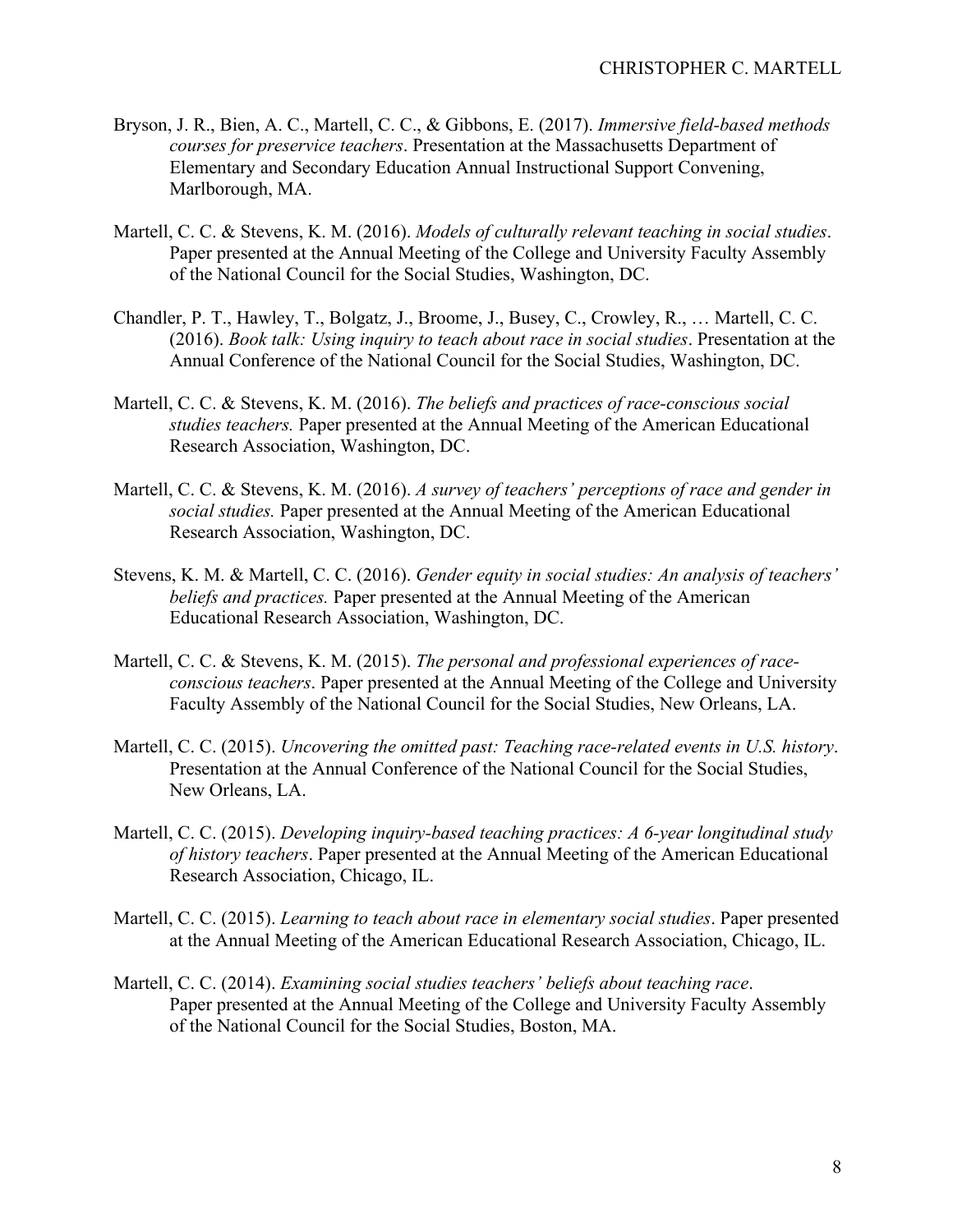- Stevens, K. M. & Martell, C. C. (2014). *Teacher beliefs on gender in the sociology classroom*. Paper presented at the Annual Meeting of the College and University Faculty Assembly of the National Council for the Social Studies, Boston, MA.
- Martell, C. C. (2014). *Beyond slavery and civil rights: Teaching race in U.S. history*. Presentation at the Annual Conference of the National Council for the Social Studies, Boston, MA.
- Chandler, P. T., Crowley, R., Finley, S., King, L., Shear, S. B., Vickery, A. … Martell, C. C. (2014). *Book talk: Doing race in social studies: Critical perspectives*. Presentation at the Annual Conference of the National Council for the Social Studies, Boston, MA.
- Kissling, M. T. & Martell, C. C. (2014). *The state of the source: Scrutinizing speeches for democratic citizenship*. Presentation at the Annual Conference of the National Council for the Social Studies, Boston, MA.
- Young, C. R., Stevens, K. M., Sequenzia, M. R., & Martell, C. C. (2014). *Using teacher research in the social studies classroom*. Presentation at the Annual Conference of the National Council for the Social Studies, Boston, MA.
- Martell, C. C. (2014). *Teaching about race in a multicultural setting: Culturally relevant pedagogy and the U.S. history classroom*. Paper presented at the Annual Meeting of the American Educational Research Association, Philadelphia, PA.
- Martell, C. C. (2014). *Action research as empowering professional development: Examining a district-based teacher research course*. Paper presented at the Annual Meeting of the American Educational Research Association, Philadelphia, PA.
- Martell, C. C. (2013). *Whiteness in the social studies classroom: Students' conceptions of race and ethnicity in U.S. history*. Paper presented at the Annual Meeting of the American Educational Research Association, San Francisco, CA.
- Martell, C. C. (2012). *Investigating the intersection of race and histories in the classroom*. Paper presented at the Annual Meeting of the American Educational Research Association, Vancouver, BC.
- Martell, C. C. (2012). *Making meaning of constructivism: A longitudinal study of beginning history teachers' beliefs and practices*. Paper presented at the Annual Meeting of the American Educational Research Association, Vancouver, BC.
- Martell, C. C., & Hashimoto-Martell, E. A. (2011). *Throwing out the history textbook: Changing social studies texts and the impact on students.* Paper presented at the Annual Meeting of the American Educational Research Association, New Orleans, LA.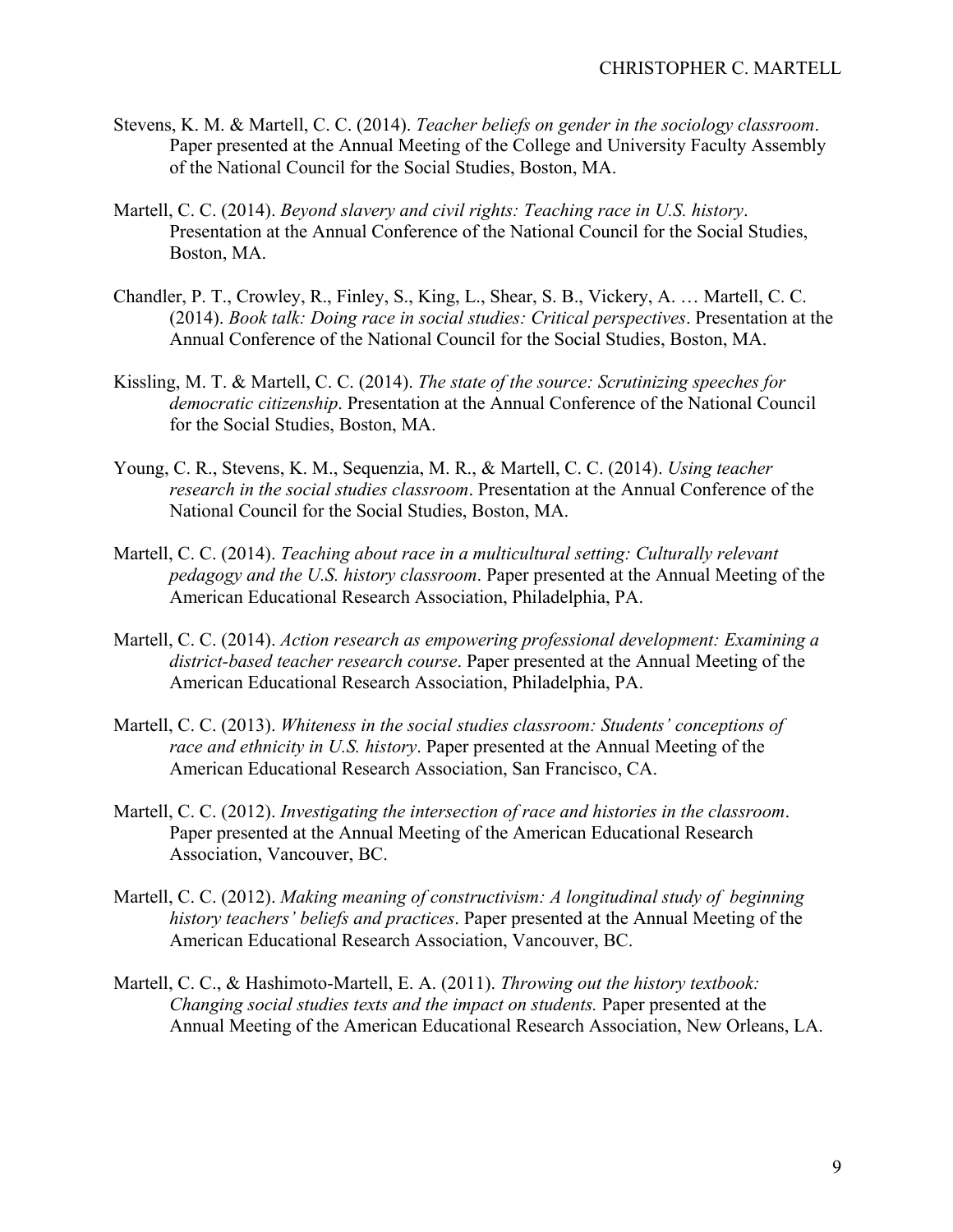- Martell, C. C. (2011). *A longitudinal study of learning to teach history as interpretation.* Paper presented at the Annual Meeting of the American Educational Research Association, New Orleans, LA.
- Martell, C. C. (2011). *Taking on the history textbook: A critical examination of texts used in a social studies classroom*. Paper presented at the University of Pennsylvania Ethnography in Education Research Forum, Philadelphia, PA.
- Martell, C. C. (2010). *Barriers to historical inquiry: The disconnection between the beliefs and classroom practices of preservice social studies teachers*. Paper presented at the Annual Meeting of the College and University Faculty Assembly of the National Council for the Social Studies, Denver, CO.
- Martell, C. C. (2010). *Continuously uncertain reform effort: State-mandated history and social science curriculum and the perceptions of teachers.* Paper presented at the Annual Meeting of the American Educational Research Association, Denver, CO.
- Heald, S. C., Zavagnin, A. J., & Martell, C. C. (2009). *Moving forward into the past: How teachers teach and learn history.* Presentation at the Annual Conference of the National Council for the Social Studies, Atlanta, GA.
- Martell, C. C. (2009). *State-mandated history and social science curriculum framework and the perception of teachers: A qualitative study.* Paper presented at the Annual Conference of the New England Educational Research Organization, Portsmouth, NH.
- Martell, C. C., Heald, S. C., & Zavagnin, A. J. (2009). *Moving forward into the past: Beginning teachers' perceptions of learning and teaching history.* Paper presented at the Annual Conference of the New England Educational Research Organization, Portsmouth, NH.
- Martell, C. C., Heald, S. C., & Zavagnin, A. J. (2009). *Moving forward into the past: How do teachers teach and learn history differently?* Paper presented at the Harvard Graduate School of Education Student Research Conference, Cambridge, MA.

## **White Papers**

Manfra, M. M., Martell, C. C., Dinkleman, T., Hostetler, A., Mayo, J.B., Sequenzia, M. … Hawley, T. (2018). Moving our field forward: Practitioner research in social studies. Raleigh, NC: North Carolina State University.

## **Research Projects**

National Study on the State of Social Studies Teachers (2010). Leader, Massachusetts Evidence Team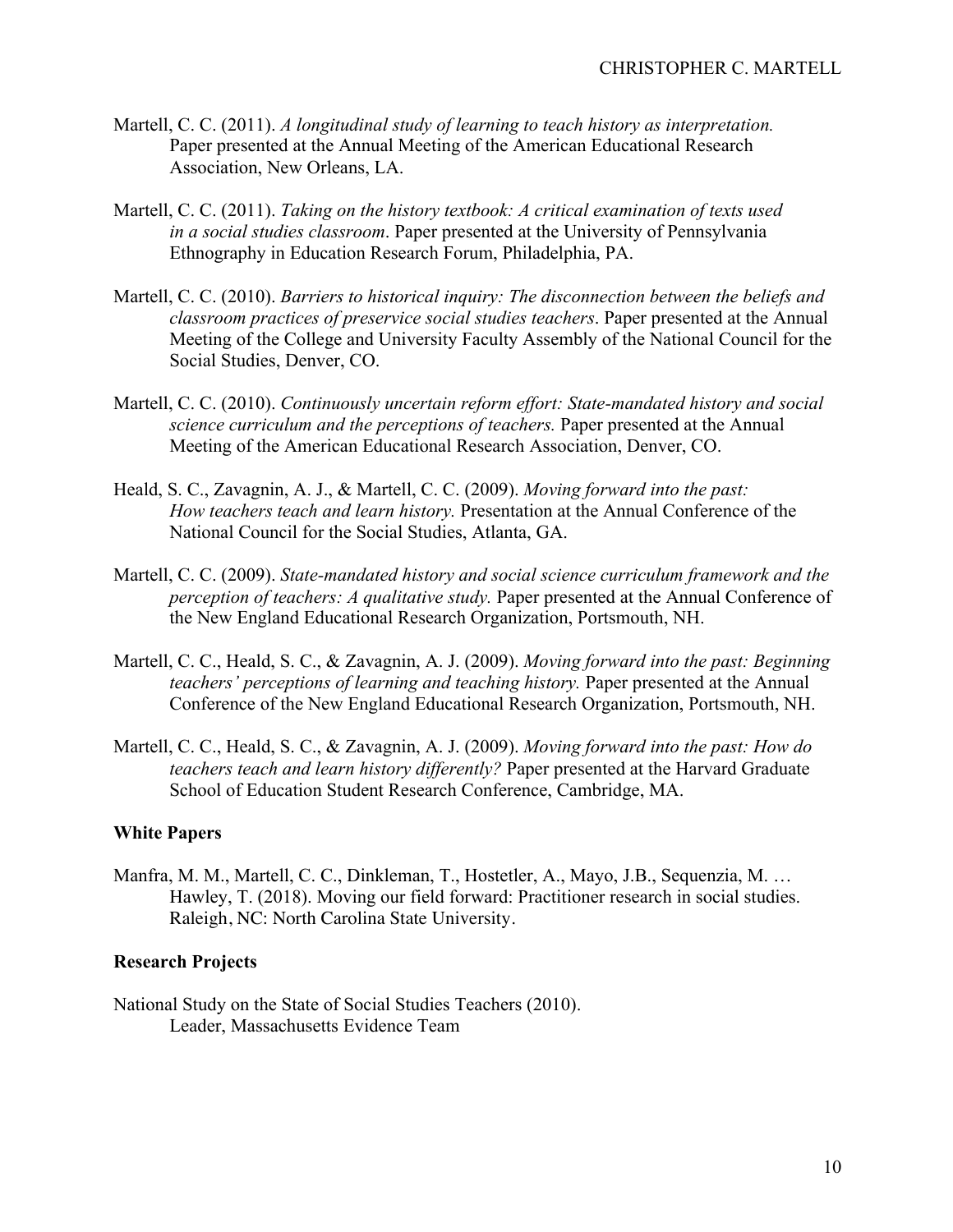## **Curriculum Projects**

- Massachusetts Department of Elementary and Secondary Education Investigating History Curriculum Design Specifications (2021). bit.ly/ihdesignspecs Lead writer.
- Boston Public Schools Ethnic Studies Course Syllabi Project (2021). bit.ly/bpsethnicstudies Curriculum expert
- Open Social Studies Curriculum Project (2018). www.opensocialstudies.org Lead developer

## **KEYNOTES AND INVITED PRESENTATIONS**

- Martell, C. C. (2022, February 7). *Tolerance is not enough: Centering history and social studies on justice*. Brown bag conversation for the Office of Research and Grants in Education at the College of Education and Human Development of the University of Massachusetts Boston.
- Martell, C. C. (2022, January 26). *Racial justice and the Boston Public Schools: A history*. Keynote at Steppingstone Foundation, Boston, MA.
- Stevens, K. M. & Martell, C. C. (2021, April 29). *Teaching history for justice.* Panelists for a book talk at Wheelock College of Education and Human Development of Boston University.
- Martell, C. C. (2021, April 26). *If movements drive historical change, why do we organize history around powerful individuals?* Keynote at PastFwd (an international network of history educators who foster social media conversations through video provocations).
- Martell, C. C. & Stevens, K. M. (2021, April 14). *Teaching history for justice*. Guest speakers at a Council of Chief State School Officers webinar.
- Stevens, K. M. & Martell, C. C. (2021, March 31). *Teaching gender in history through an activist lens: How, when, why, and barriers.* Guest speakers at a Social Science Education Consortium webinar.
- Martell, C. C. (2021, March 30). *Teaching history for justice at UMass Boston and beyond.*  Panelist for a book talk at the History Department of the University of Massachusetts Boston.
- Martell, C. C. & Stevens, K. M. (2021, February 27). *Teaching history for justice.* Keynote of #sschatreads (a network of social studies educators located on the Twitter social media platform).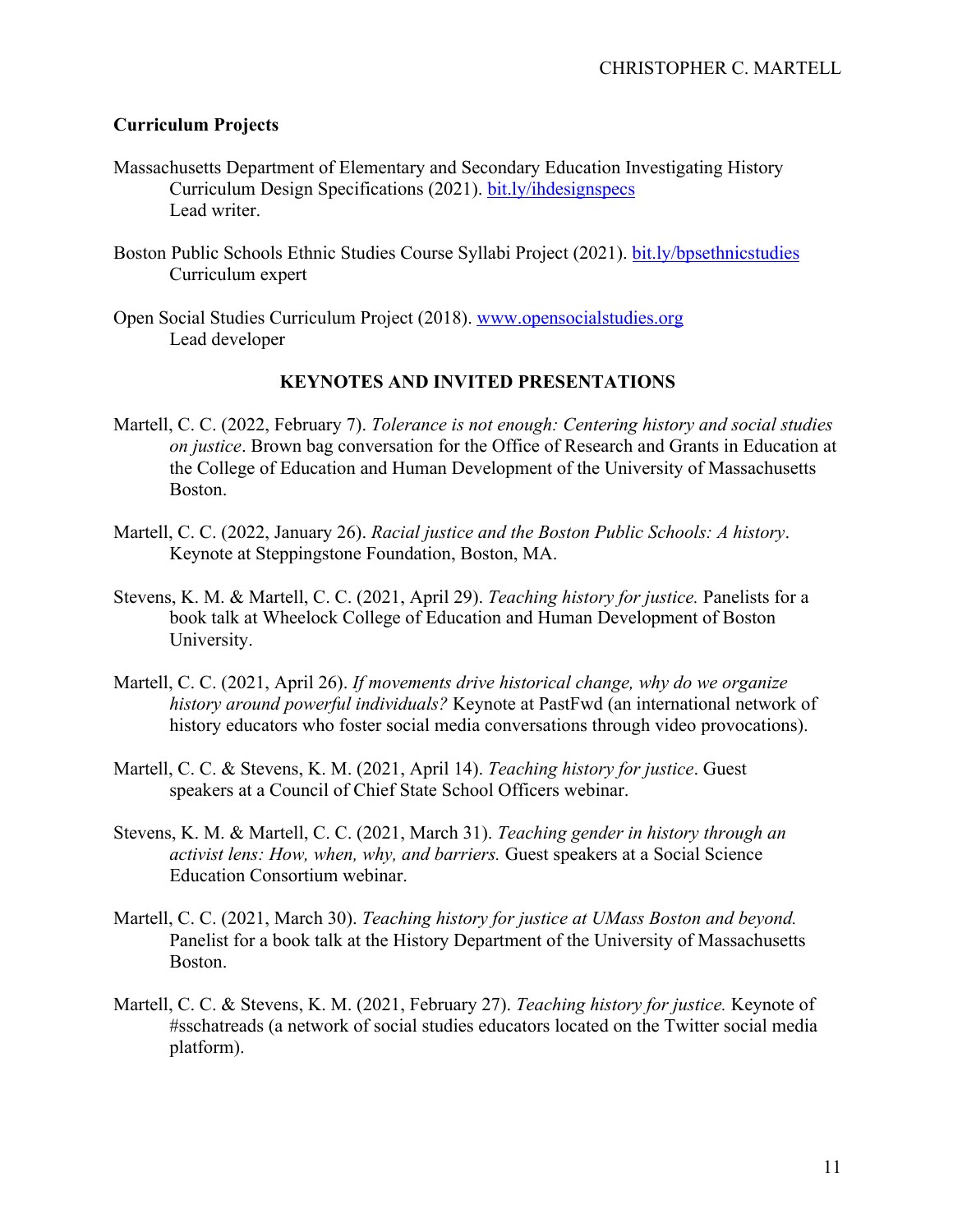- Martell, C. C. (2020, November 16). *Building a two-way bridge between historians and K-12 teachers.* Host of #sschat (a network of social studies educators located on the Twitter social media platform).
- Martell, C. C. (2020, October 13). *Teaching social studies for justice: Reimagining history and social science classrooms around activist thinking.* Keynote address at the Northeast Regional Conference for the Social Studies, Hyannis, MA.
- Martell, C. C. (2020, January 28). *Making elementary social studies inquiry-based and justiceoriented.* Keynote address at Primary Source Mosaic America: Teaching Inclusive Elementary Social Studies Workshop, Hebrew College, Newton, MA.
- Martell, C. C. (2019, September 17). *Moving the field of practitioner inquiry/teacher research forward in Singapore*. Keynote address presented at National Institute of Education, Singapore.
- Martell, C. C. (2019, June 27). *Learning to teach history for justice: Racial literacies and teacher education*. Invited panel member at Racial Literacies and History Education Conference (funded by the Spencer Foundation), New York, NY.
- Martell, C. C. (2019, June 11). *The revised state history and social science standards: How are teacher educators responding?* Invited panel leader at the Massachusetts Department of Elementary and Secondary Education Civics Literacy Conference, Boston, MA.
- Martell, C. C. (2018, October 29). *Not everyone gets a mirror: Centering social studies on equity*. Keynote address at the Massachusetts Council for the Social Studies Annual Meeting, Marlborough, MA.
- Martell, C. C. (2018, September 25). Invited panel member at the Student-Faculty Forum: Young People in Political Action, Boston University Howard Thurman Center for Common Ground, Boston, MA.
- Martell, C. C. (2018, June 7). *Teaching troubling histories: The importance of critical multiculturalism*. Keynote address at the New-York Historical Society Chancellor's Day Workshop, New York, NY.
- Martell, C. C. (2018, April 11). *Leveraging the C3 to make elementary social studies multicultural and inquiry-based.* Keynote address at Primary Source Re-Envisioning Elementary Social Studies for Deeper Engagement Workshop, Hebrew College, Newton, MA.
- Martell, C. C. (2018, March 10). *Preparing social studies teachers for critical multicultural classrooms.* Keynote address presented at Hiroshima University Educational Vision Research Institute (EVRI) Reform of Teacher Education and Educational Research in a Diverse Society Conference, Hiroshima, Japan.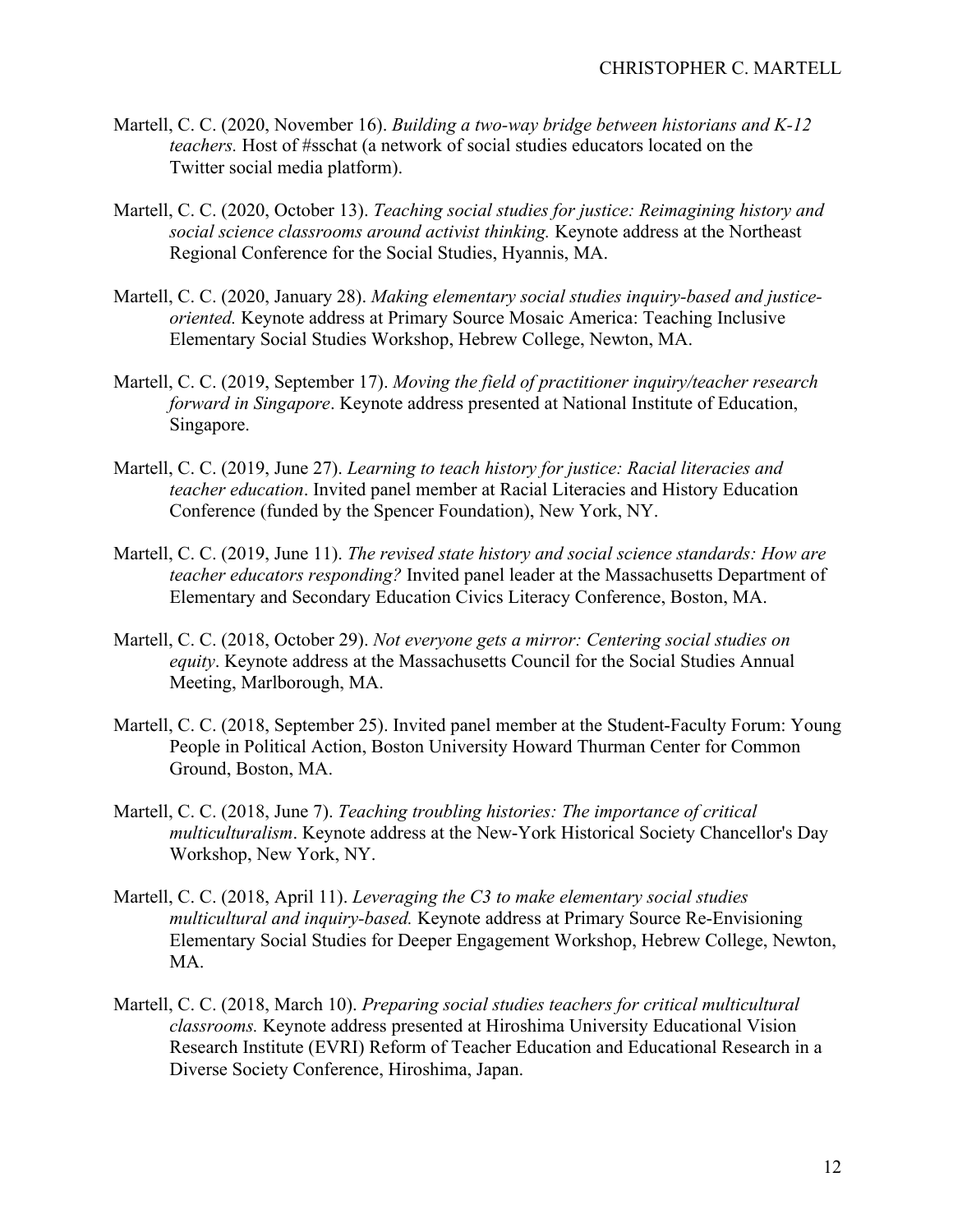Martell, C. C. (2015, October 15). Invited panel member at TeachUp Boston, Teacher Education Faculty Panel, Cambridge, MA.

### **PROFESSIONAL DEVELOPMENT/WORKSHOPS**

- Martell, C. C. & Stevens, K. M. (2020, November 10). *Teaching for justice: Building classrooms around activist thinking.* Workshop presented at the Hanscom Middle School, Lincoln, MA.
- Martell, C. C. & Bryson, J. R. (2019, December 13). *Making your library a space for diversity and inclusion.* Workshop presented at the Wilmington Memorial Library, Wilmington, MA.
- Martell, C. C. (2019, September 16). Facilitating inquiry in professional learning teams. Workshop presented at the National Institute of Education, Singapore.
- Martell, C. C. (2018, May-June). Action research. Building Leadership for Change Through School Immersion Program, professional development presented at the Boston University School of Education, Boston, MA, and funded by the Saudi Arabian Cultural Mission.
- Yamamoto, M. & Martell, C. C. (2015, November) The Japanese American incarceration: Constitutional vigilance in times of crisis. Workshop presented at the Boston University School of Education, Boston, MA, and funded by the Japanese American Confinement Sites (JACS) Grant Program.
- Martell, C. C. (2015, November). Integrating civics into middle school social studies. Workshop presented at Needham Public Schools, Needham, MA
- Martell, C. C. (2015, March). Teacher research and social studies. Workshop presented at Brandeis University, Waltham, MA.
- Martell, C. C. (2014, December). Culturally relevant teaching in health and physical education. Workshop presented at the Health Education Program, Boston University School of Education, Boston, MA.
- Martell, C. C. (2014, May). Teaching U.S. government and politics. Workshop presented at Arlington High School, Arlington, MA.
- Martell, C. C. (2013, November). Beyond slavery: Teaching race in elementary social studies. Workshop presented at the Trotter Elementary School, Boston, MA.
- Martell, C. C. (2012, January-April). Teachers as researchers: Using practitioner inquiry to examine K-12 classroom practices. Professional development course for the Framingham Public Schools (with credit offered through Framingham State University), Framingham, MA.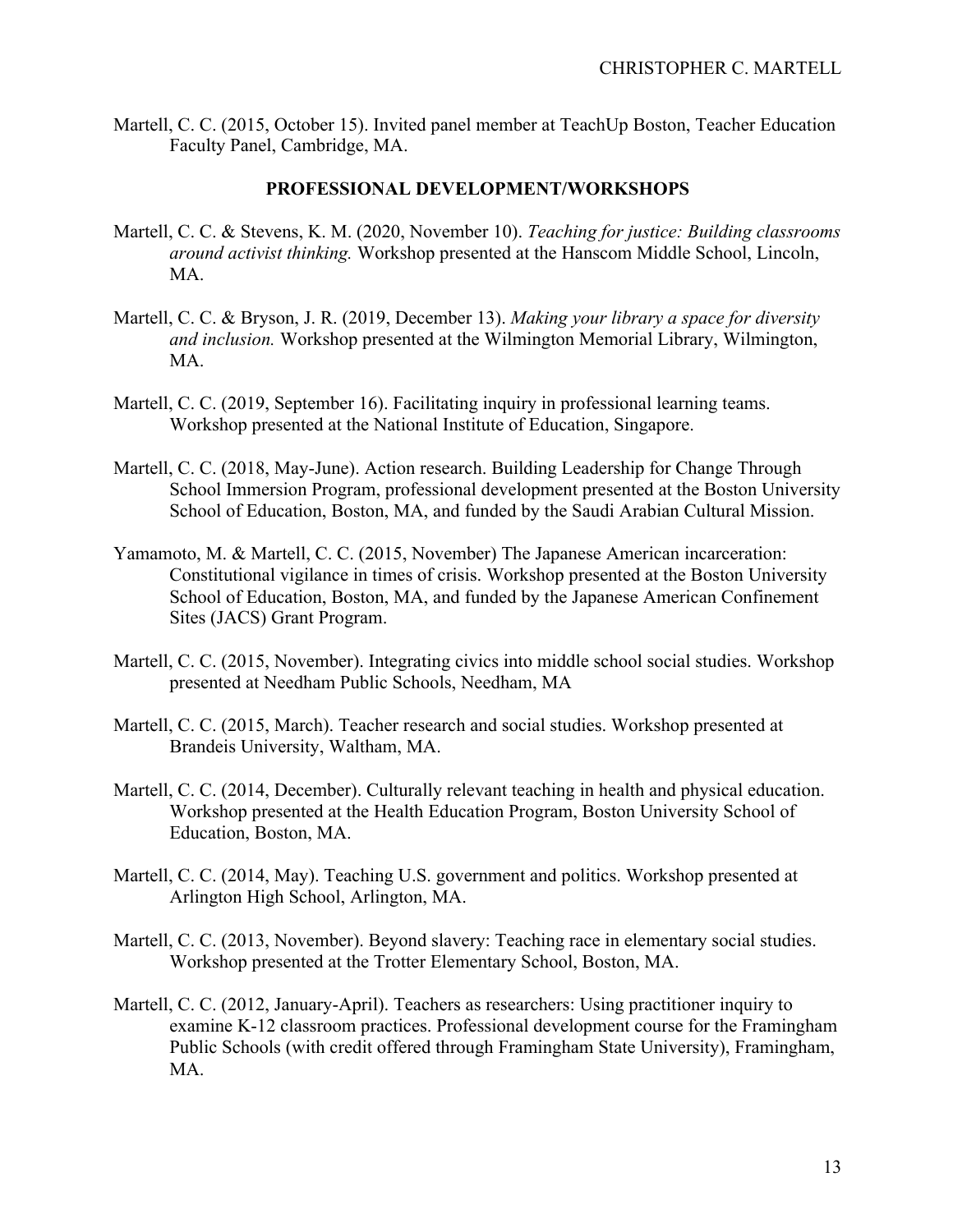- Martell, C. C. (2011, February). Overcoming the barriers to teaching history as interpretation. Workshop presented at the Social Studies Education Program, Boston University School of Education, Boston, MA.
- Martell, C. C. (2011, February). Teaching the perspectives of the Harlem Renaissance through historical music, art, and literature. Workshop presented at the Social Studies Education Program, Boston University School of Education, Boston, MA.
- Martell, C. C. (2011, February). Using Choices materials to teach about the Revolutionary and Constitutional Era. Workshop presented at Excel Academy, Boston, MA, and funded by the Teaching American History Grant Program.

## **GRANTS**

Consultant (2022). *Rethinking American Feminism: 1948-1977*. New-York Historical Society, \$ 205,897. Principal Investigators: Leslie Hayes; Nicholas Juravich.

Advisor (2021). *Developing Ethnic Studies Curriculum for Boston Public High Schools*. Boston Public Schools, \$6,999.82 (sub-award of a grant awarded to the Collaborative of Asian American, Native American, Latino and African American Institutes at the University of Massachusetts Boston). Principal Investigators: Paul Watanabe, Cedric Woods, and Quito Swan.

Principal Investigator (2020). *History and Social Science Curriculum Design for Grades 5 and 6-7*. Massachusetts Department of Elementary and Secondary Education, \$73,423 (sub-award of a \$640,000 grant partnership with the non-profit organization Primary Source). Principal Investigator: Jennifer Boyle Nigro. Co-Principal Investigators: Jennifer Bryson, Deborah Cunningham, Daniel Osborn.

Faculty Associate (2018). *African Studies Course Enhancement Grants.* National Resource Center (NRC), United States Department of Education, \$2,000 (sub-award of a \$2.2 million Title VI Program Foreign Language and Area Studies (FLAS) grant awarded to the Boston University African Studies Center). Principal Investigator: Fallou Ngom.

Co-Principal Investigator (2017). *EPIC Partnership Innovation Grant: Boston University and the William Monroe Trotter School.* Massachusetts Department of Elementary and Secondary Education, \$45,377. To design and implement a teacher preparation pipeline within high-needs Boston Public Schools. Principal Investigator: Andrea Bien, Mairead Nolan. Co-Principal Investigators: Jennifer Bryson, Rebekah Louis, Eve Manz.

## **CONSULTING**

- New York City Department of Education, Culturally Relevant and Sustaining Assessments in Social Studies, 2022
- WGBH/Public Broadcasting System, U.S. History Collection for PBS LearningMedia, Advisor, 2021-2022.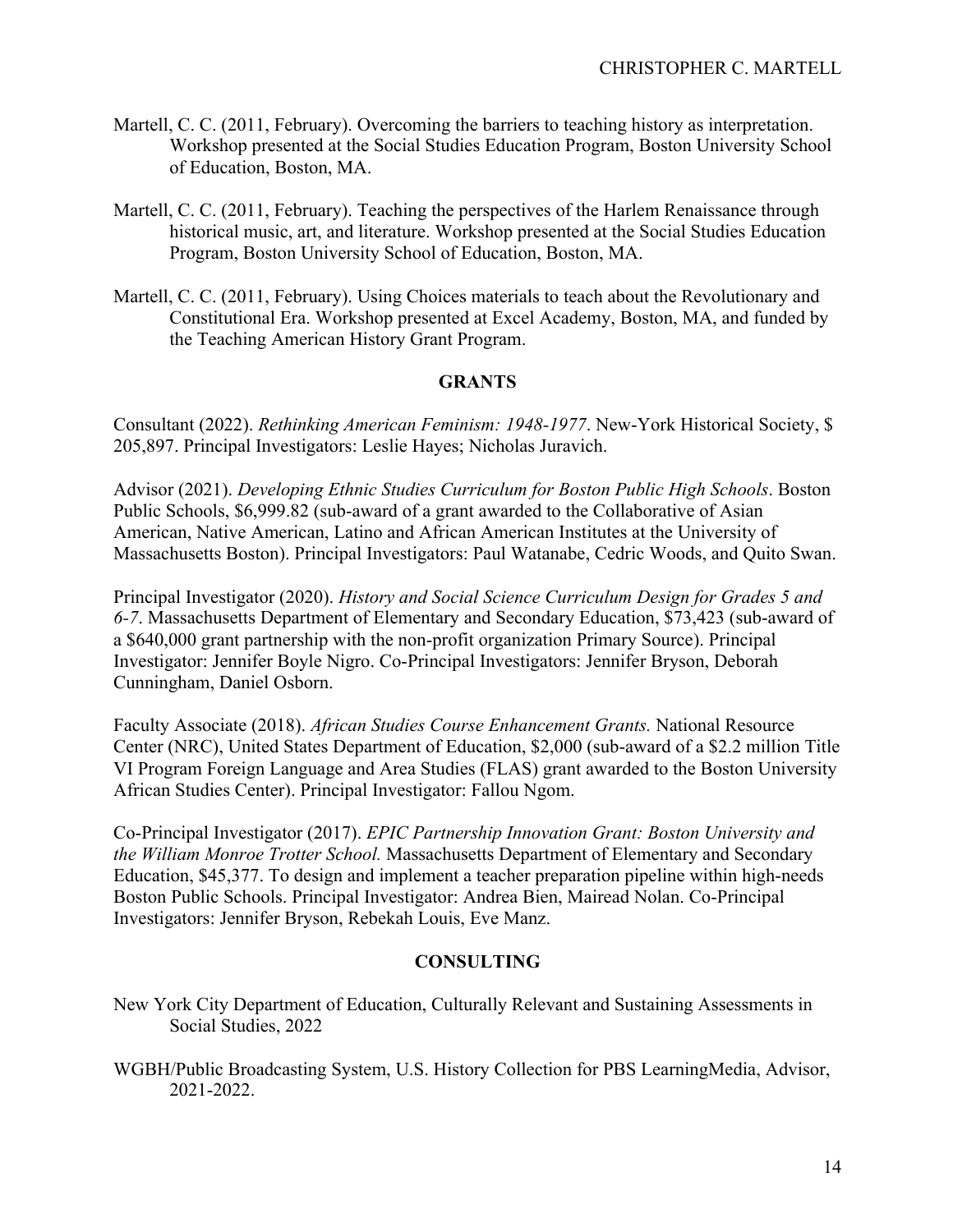WGBH/Public Broadcasting System, American Experience/Frontline Educational Materials, Advisor, 2016-2017.

National History Education Clearinghouse, Reviewer (Website/Lesson Plans), 2012.

### **PROFESSIONAL SERVICE**

### **Journal Editorial Boards**

Editorial Board and Review Panel for *The Educational Forum*, 2017-present

### **Journals and Publications**

Peer Reviewer for *Journal of Curriculum Studies*, 2021-present Peer Reviewer for *Whiteness and Education*, 2021-present Peer Reviewer for *The Journal of Social Studies Research*, 2021-present Peer Reviewer for *Teaching and Teacher Education*, 2020-present Peer Reviewer for *Teaching Social Studies*, 2018-present Peer Reviewer for *The New Educator*, 2017-present Peer Reviewer for *The Wiley Handbook of Social Studies Research*, 2016 Peer Reviewer for *Social Education*, 2015-present Peer Reviewer for *Journal of Education*, 2015-present Peer Reviewer for *Urban Education*, 2014-present Peer Reviewer for *Theory & Research in Social Education*, 2013-present Peer Reviewer for *Social Studies Research and Practice*, 2013-present Peer Reviewer for *Teaching Education*, 2013-present Peer Reviewer for *Review of Educational Research*, 2012-present Peer Reviewer for *American Educational Research Journal*, 2011-present Peer Reviewer for *Journal of Teacher Education*, 2010-present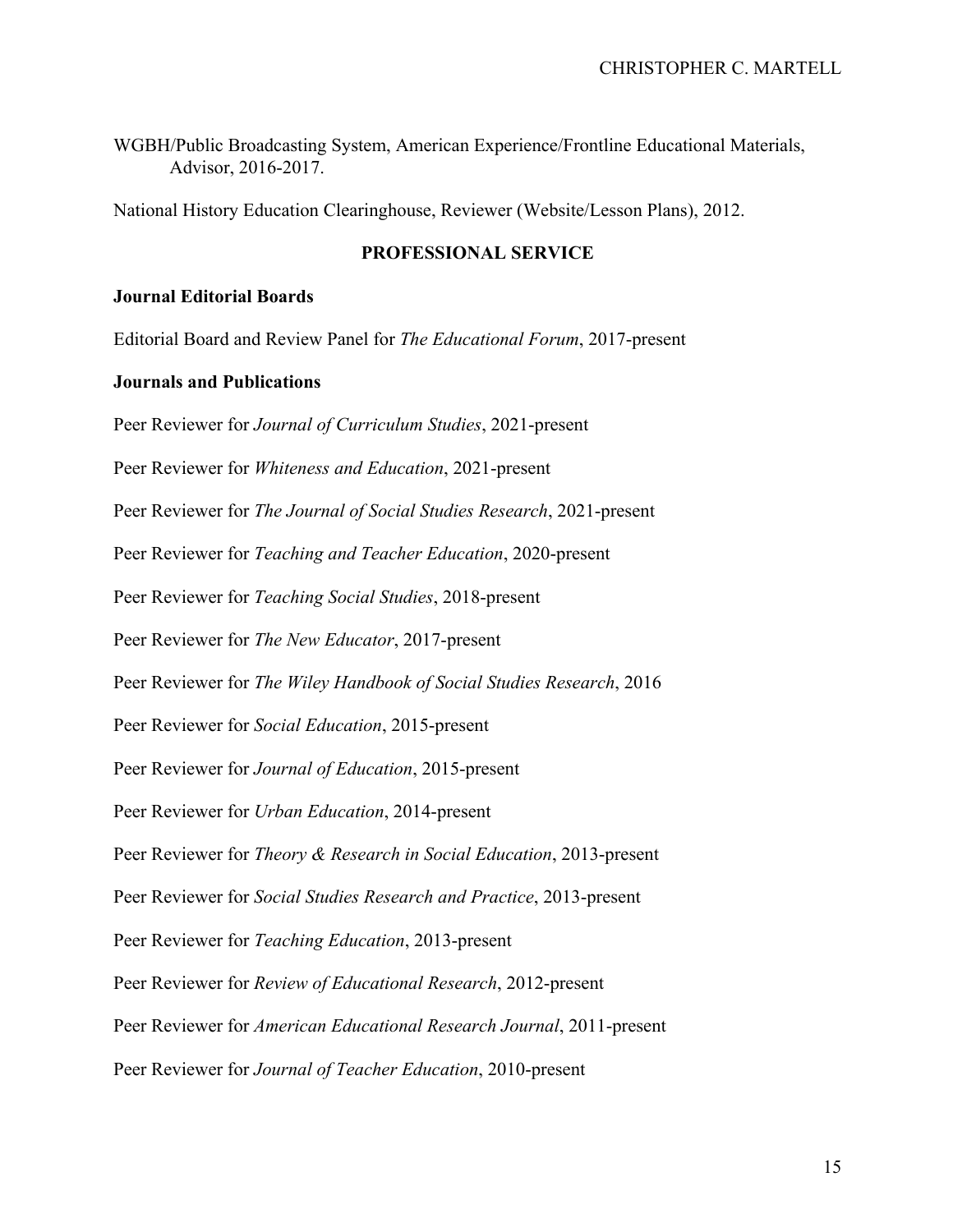## **Leadership Positions**

- Secretary-Treasurer, Teaching History Special Interest Group of the American Educational Research Association, 2022-2023.
- Chair, Teaching History Special Interest Group of the American Educational Research Association, 2021-2022.
- Organizer, Big City District-University Social Studies Group, 2021-present (a learning and research community of district-based social studies leaders and university-based social studies teacher educators in New York, Chicago, Boston, Los Angeles, San Francisco Bay Area, and Washington, DC)
- Program Chair, Teaching History Special Interest Group of the American Educational Research Association, 2020-2021.
- Executive Board Member, College and University Faculty Assembly of the National Council for the Social Studies, 2018-2021.
- Awards Chair, College and University Faculty Assembly of the National Council for the Social Studies, 2018-2021.
- Chair, Social Studies Research Special Interest Group of the American Educational Research Association, 2018-2019.
- Program Chair, Social Studies Research Special Interest Group of the American Educational Research Association, 2017-2018.
- Assistant Program Chair, Social Studies Research Special Interest Group of the American Educational Research Association, 2016-2017.
- Elections Chair, Social Studies Research Special Interest Group of the American Educational Research Association, 2015-2016.
- Webmaster, Teacher as Researcher Special Interest Group of the American Educational Research Association, 2014-present.
- Program Chair, Teacher as Researcher Special Interest Group of the American Educational Research Association, 2011-2014.

## **Session Chair and Discussant**

Session Discussant, *Purposeful equity work: Centering intersectional perspectives and practices in teacher education* at the Annual Meeting of the American Educational Research Association, San Diego, CA, 2022.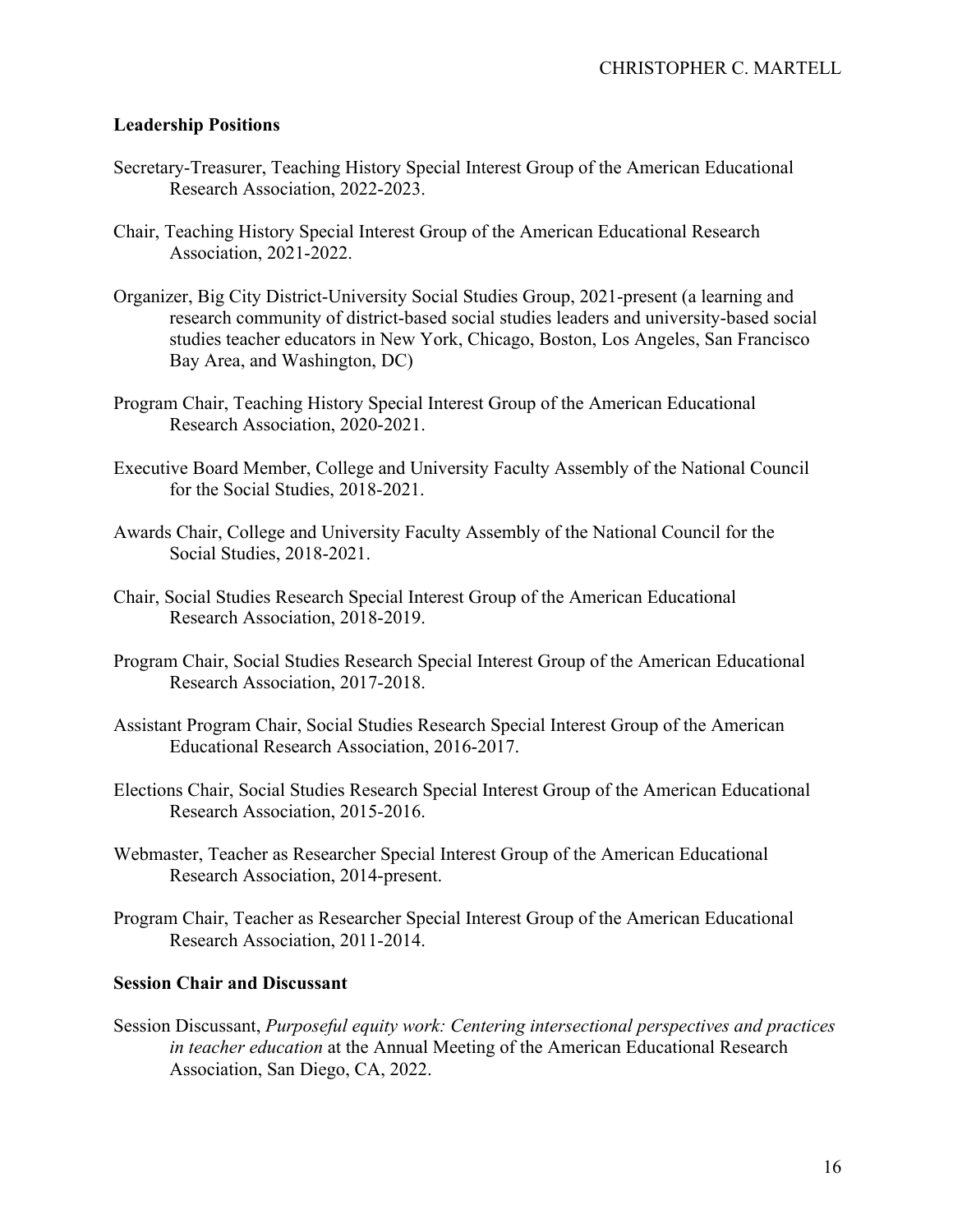- Session Discussant, *Teacher orientations: Praxis and pedagogies of critical history teachers* at the Annual Meeting of the American Educational Research Association, San Diego, CA, 2022.
- Session Chair, *Promoting equitable social studies education* at the Annual Meeting of the American Educational Research Association, San Diego, CA, 2022.
- Session Chair, *Reimagining social studies teacher education through critical engagement* at the Annual Meeting of the American Educational Research Association, San Diego, CA, 2022.
- Session Discussant, *Shaping classroom decision making* at the Annual Meeting of the College and University Faculty Assembly of the National Council for the Social Studies, Minneapolis, MN, 2021.
- Session Discussant, *Positioning critical perspectives in elementary social studies* at the Annual Meeting of the College and University Faculty Assembly of the National Council for the Social Studies, Washington, DC, 2020.
- Session Discussant, *Informed action beyond the ivory tower* at the Annual Meeting of the College and University Faculty Assembly of the National Council for the Social Studies, Austin, TX, 2019.
- Session Discussant, *Whiteness and white dominance in social studies education* at the Annual Meeting of the College and University Faculty Assembly of the National Council for the Social Studies, Chicago, IL, 2018.
- Session Discussant, *Narratives, counternarratives, and culturally relevant pedagogy: Investigating students, teachers, and texts* at the Annual Meeting of the American Educational Research Association, San Antonio, TX, 2017.
- Session Chair, *Critical perspectives in the social studies* at the Annual Meeting of the American Educational Research Association, San Antonio, TX, 2017.
- Session Chair, *Voices of teachers: Inquiry in the early childhood setting* at the Annual Meeting of the American Educational Research Association, San Antonio, TX, 2017.
- Session Chair, *Culturally responsive classrooms and teachers* at the Annual Meeting of the College and University Faculty Assembly of the National Council for the Social Studies, Washington, DC, 2016.
- Session Discussant, *Teaching religion & approaching otherness* at the Annual Meeting of the College and University Faculty Assembly of the National Council for the Social Studies, New Orleans, LA, 2015.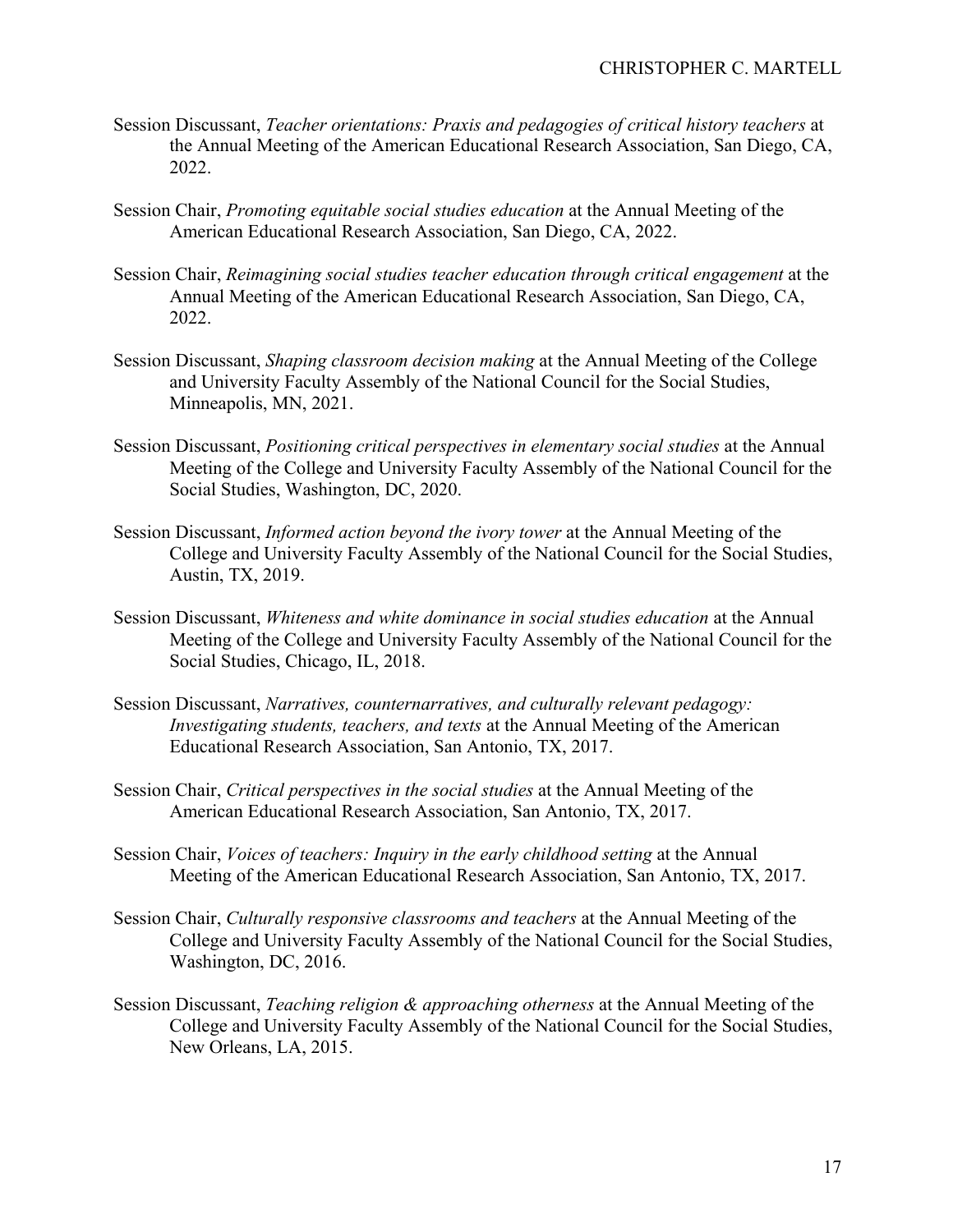- Session Discussant, *Teacher identity: Examining perceptions of race and cultural identity* at the Annual Meeting of the American Educational Research Association, Chicago, IL, 2015.
- Session Discussant, *Community knowledge and creating partnerships with families* at the Annual Meeting of the American Educational Research Association, Chicago, IL, 2015.
- Session Chair, *Engaging students with history concepts and content* at the Annual Meeting of the American Educational Research Association, Chicago, IL, 2015.
- Session Chair, *Teacher research: Transformative classroom practices* at the Annual Meeting of the American Educational Research Association, Chicago, IL, 2015.
- Session Chair, *Investigating and assessing teachers' historical practices* at the Annual Meeting of the American Educational Research Association, Philadelphia, PA, 2014.
- Session Chair, *Teacher research: Investigating innovative practices* at the Annual Meeting of the American Educational Research Association, Philadelphia, PA, 2014.
- Session Chair, *Innovations in teaching history: Promoting historical learning, historical understanding, and the Common Core Standards* at the Annual Meeting of the American Educational Research Association, Philadelphia, PA, 2014.
- Session Discussant, *Teacher research: Understanding the contexts inside and outside the classroom* at the Annual Meeting of the American Educational Research Association, San Francisco, CA, 2013.
- Session Chair, *Teacher research: Constructivism and student-directed learning* at the Annual Meeting of the American Educational Research Association, New Orleans, LA, 2011.

## **Reviewer**

Proposal Reviewer for National Council for the Social Studies College and University Faculty Assembly Annual Meeting, 2014-present

Proposal Reviewer for American Educational Research Association Annual Meeting: Division K: Teaching and Teacher Education, 2012-present Division C: Learning and Instruction, 2013-present Social Studies Research SIG, 2016-present Teaching History SIG, 2012-present Teacher As Researcher SIG, 2010-present

Outstanding Paper Award Reviewer for American Educational Research Association Annual Meeting, Social Studies Research SIG, 2009, 2016, 2017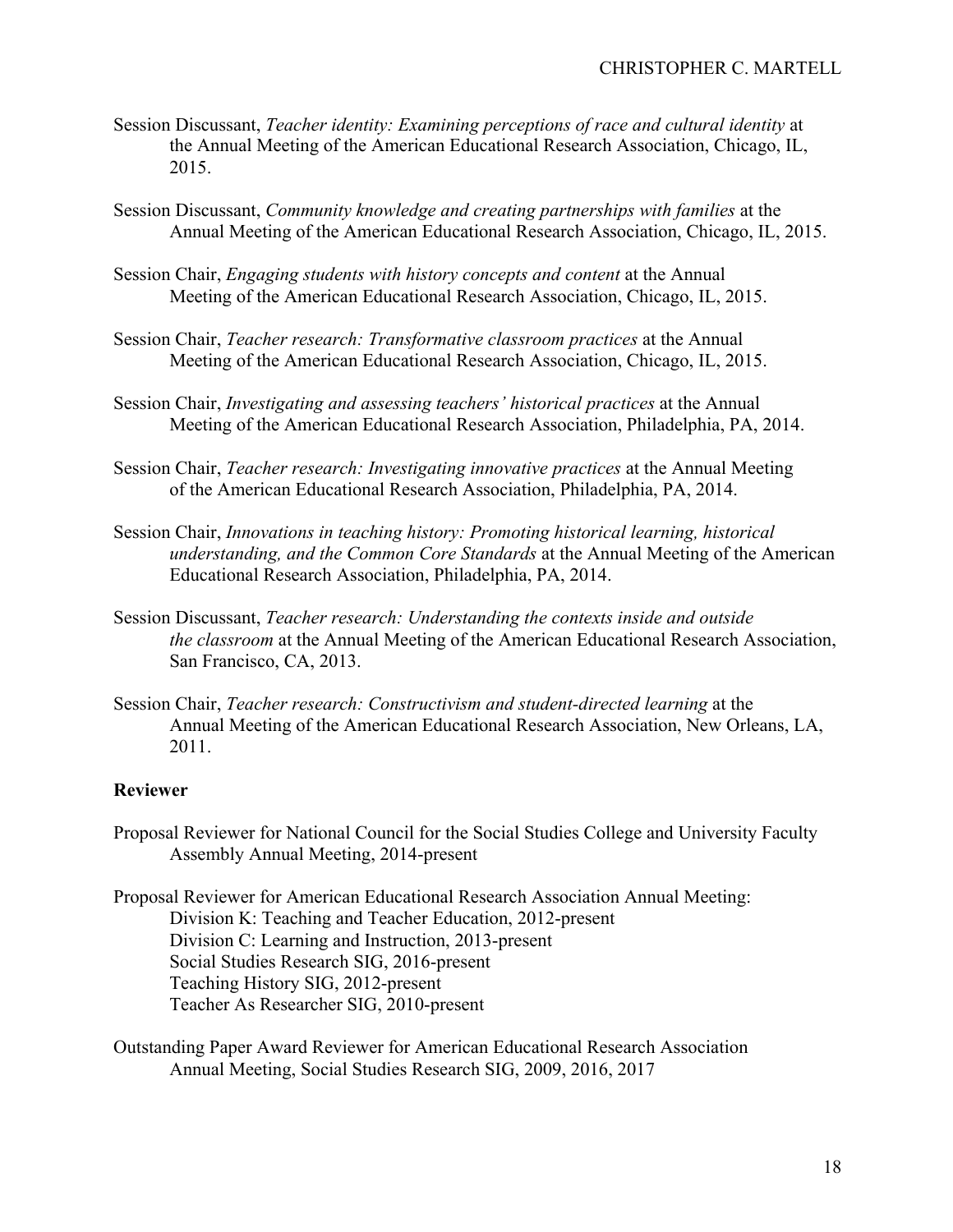### **Professional Committees**

History and Social Science Standards Review Panel, Massachusetts Department of Elementary and Secondary Education, 2017-2018

Chair, Framingham Teachers Association Political Education Committee, 2012-2013

Member, Framingham Teachers Association Executive Board, 2012-2013

Member, Framingham Teachers Association Supervision and Evaluation Committee, 2011-2012

## **Professional Memberships**

American Educational Research Association: Division K: Teaching and Teacher Education Division C: Learning and Instruction Social Studies Research SIG Teaching History SIG Teacher as Researcher SIG

National Council for the Social Studies College and University Faculty Assembly Massachusetts Council for the Social Studies

American Historical Association Society for History Education

## **UNIVERSITY SERVICE**

### **Faculty Committees**

Co-Chair, Racial Justice Committee, University of Massachusetts Boston, College of Education and Human Development, 2020-present

Chair, Department Personnel Committee, Annual Faculty Review Ad Hoc Committee, University of Massachusetts Boston, College of Education and Human Development, 2021-present

Member, Department Personnel Committee, Annual Faculty Review Ad Hoc Committee, University of Massachusetts Boston, College of Education and Human Development, 2020-present

Member, University Joint Discipline & Grievance Committee, University of Massachusetts Boston, 2021-2022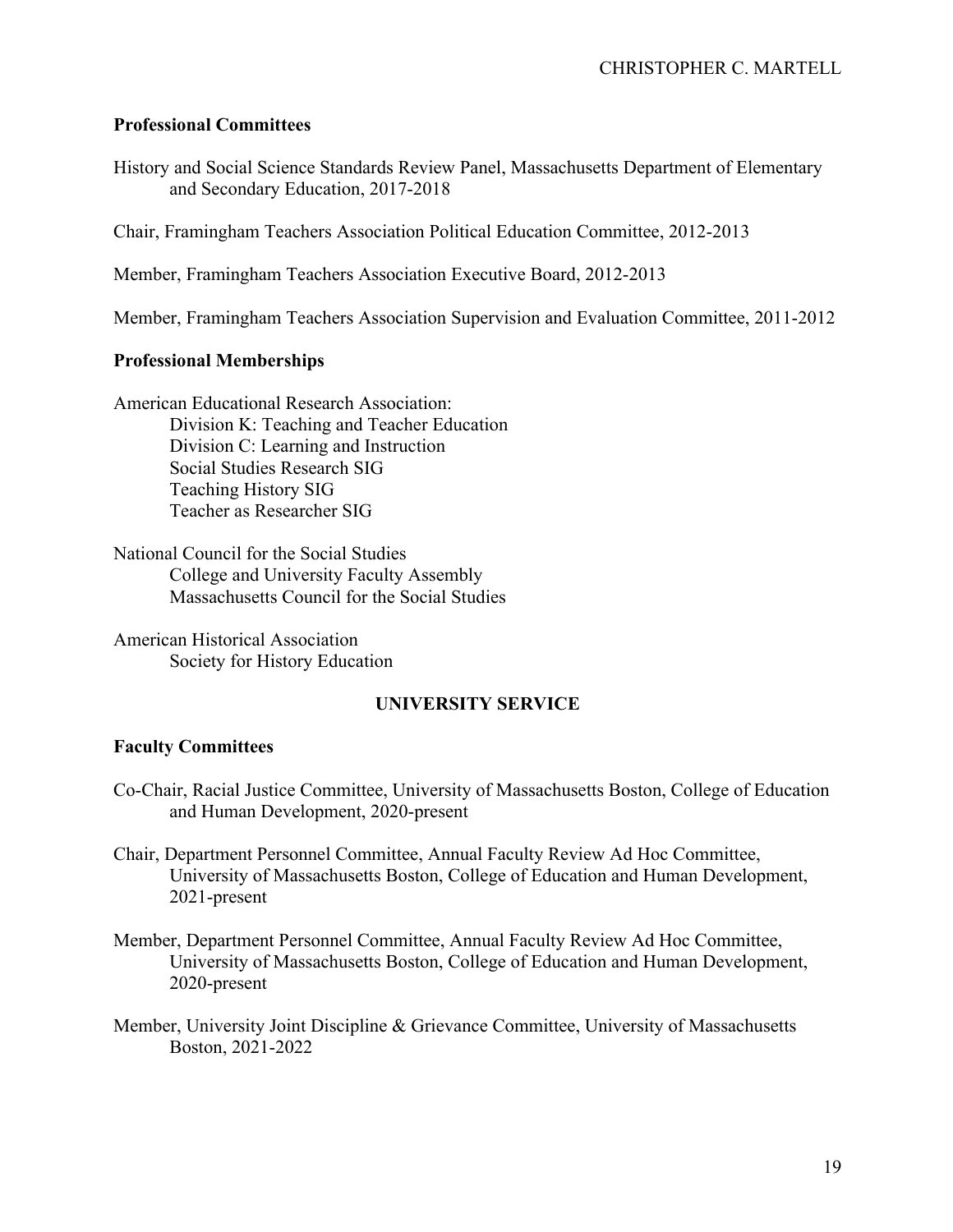- Member, Constitution and Bylaws Ad Hoc Committee, University of Massachusetts Boston, College of Education and Human Development, 2020
- Member, Pre-Practicum and Subject Matter Knowledge Requirements Ad Hoc Committee, Boston University Wheelock College of Education & Human Development, 2018-2019
- Member, Equity, Diversity, and Inclusion Committee, Boston University School of Education, 2013-2019
- Member (Surrogate for the Dean of the School of Education), Initiative on Cities Faculty Advisory Board, 2015-2017
- Member, Curriculum Review Ad Hoc Committee, Boston University School of Education, 2013-2014, 2016
- Member, Undergraduate Advising Network, Boston University, 2014-2015

### **Search Committees**

- Member, Search Committee for Dean, College of Education and Human Development, University of Massachusetts Boston, 2022
- Co-Chair, Search Committee for Lecturer/Instructor, Elementary Education Program, Boston University, 2017
- Member, Search Committee for Senior Lecturer, Curriculum & Teaching Program, Boston University, 2017
- Member, Search Committee for Assistant Professor, Elementary Education Program, Boston University, 2016
- Member, Search Committee for Clinical Assistant Professor, Elementary Education Program, Boston University, 2016
- Member, Search Committee for Lecturer, Elementary Education Program, Boston University, 2015
- Member, Search Committee for Associate Professor, Elementary Education Program, Boston University, 2013-2014

### **Student Groups**

Faculty Advisor, History Educators Club, Boston University, 2014-2019

Faculty Advisor, Educators Rising, Boston University, 2014-2019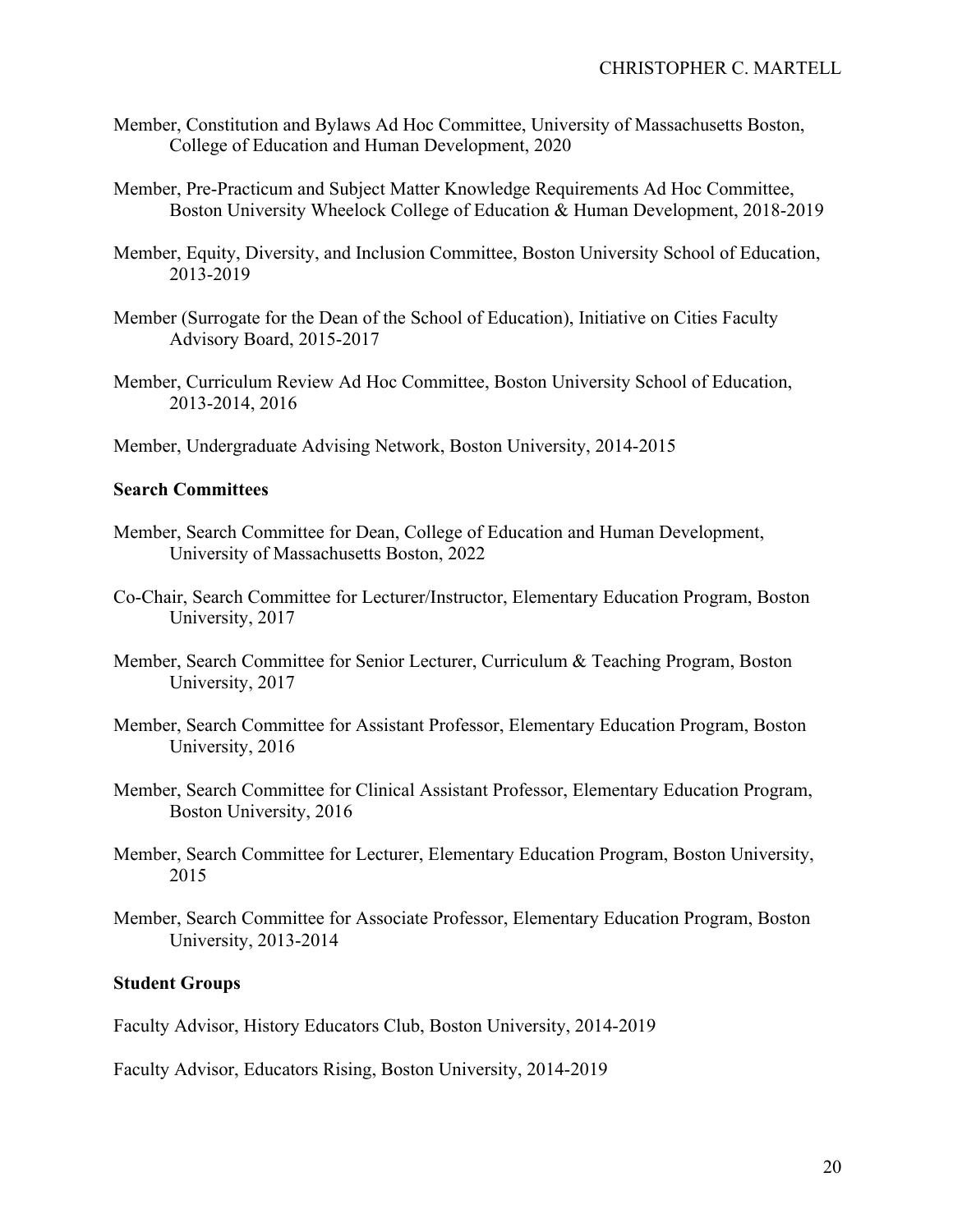Faculty Advisor, Generation Citizen, Boston University, 2015-2019

## **DOCTORAL ADVISING AND DISSERTATION COMMITTEES**

#### **Dissertation Committees**

- Daniel Osborn, Ed.D. Curriculum & Teaching, Social Studies Education, Boston University, 2016, Chair
- Kaylene Stevens, Ed.D. Curriculum & Teaching, Social Studies Education, Boston University, 2016
- Robert Martinelle, Ed.D. Curriculum & Teaching, Social Studies Education, Boston University, 2017
- Amy Scullane, Ed.D. Curriculum & Teaching, Social Studies Education, Boston University, 2019, Chair
- Jennifer Bryson, Ed.D. Literacy & Language, Boston University, 2020
- Mary Carney, Ed.D., Curriculum & Teaching, Social Studies Education, Boston University, 2022, Chair
- William Peters, Ph.D., Curriculum & Instruction, Social Studies Education, Boston College, 2022
- Jennifer Chalmers-Curren, Ed.D., Curriculum & Teaching, Social Studies Education, Boston University, in progress
- Bwanda Gerome, Ph.D., Global Inclusion and Social Development, Critical Ethnic and Community Studies, University of Massachusetts Boston, in progress
- Dawn Anderson, Ph.D., Global Inclusion and Social Development, Critical Ethnic and Community Studies, University of Massachusetts Boston, in progress
- Rob Powers, Ed.D., Curriculum and Instruction, University of Virginia, in progress
- Lauren Funk, Ed.D., Curriculum and Instruction, Curriculum & Teaching, Social Studies Education, Boston University, in progress

### **AWARDS AND HONORS**

Wilczenski Faculty Grant Award, College of Education and Human Development, University of Massachusetts Boston, 2022